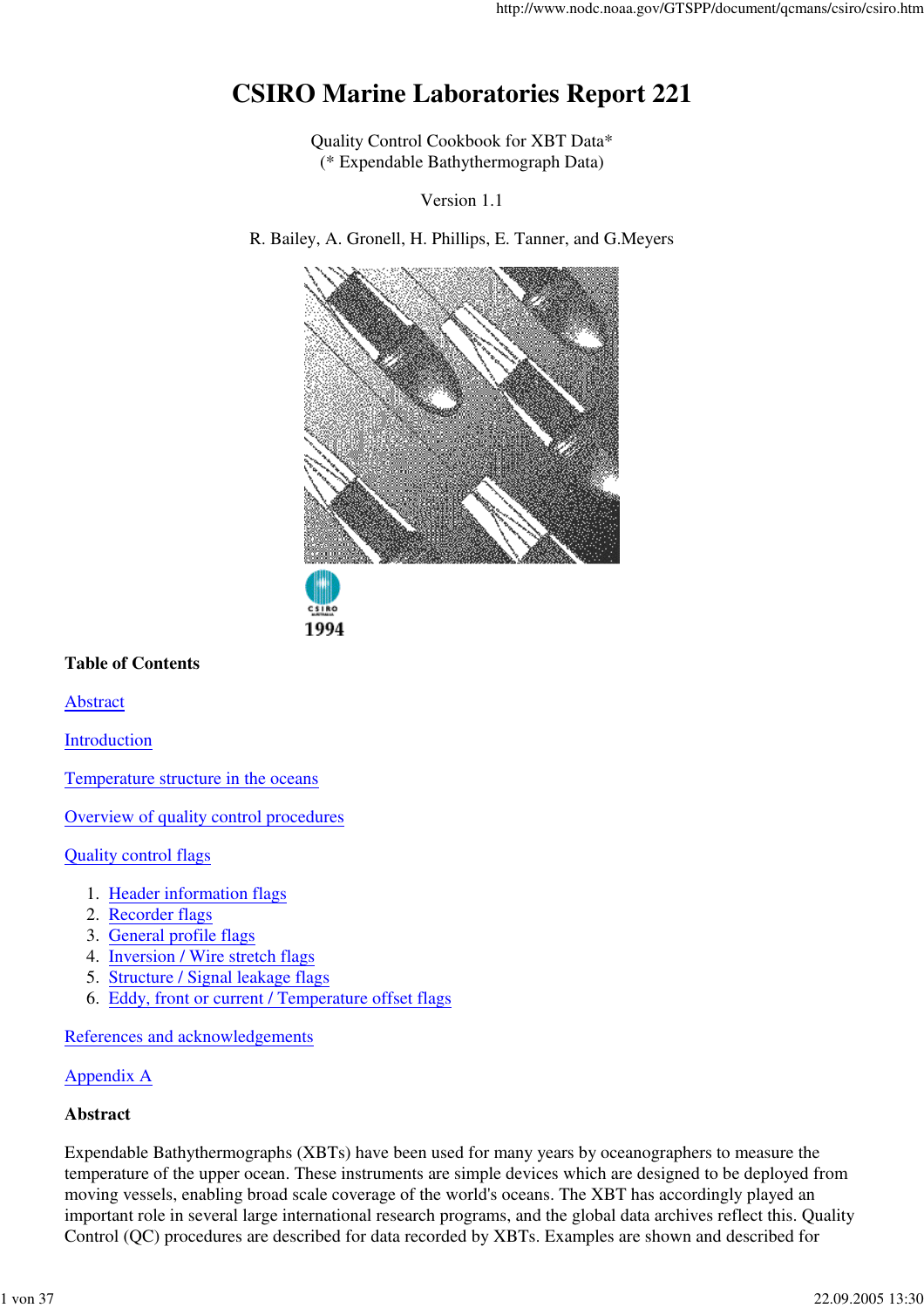commonly observed oceanographic features and instrument malfunctions. A QC code (flagging) system is described, which aids in the process of future validation and documentation of real features, and in the elimination of erroneous temperature profiles. There are some modes of malfunction of the XBT which appear very similar to real oceanographic features. This "Cookbook" enables the user to better distinguish between the two. A knowledge of the different types of real and erroneous features, when combined with a local knowledge of water mass structure, statistics of data anomalies, the depth and gradient of the thermocline, and cross validation with climatological data in a statistical sense, ensures a data set of the best possible quality.

#### **Introduction**

The Quality Control (QC) procedures described here have been developed by oceanographers participating in the CSIRO XBT Program, specifically to assure the research quality of expendable bathythermograph (XBT) data of 0.6 to 2.0 m resolution, at the delayed mode stage. This manual provides an overview of real oceanographic features and instrument errors that have been monitored over a period of years and from which the CSIRO procedures and QC codes (flags) have been developed. An example of each flag is provided to illustrate the subtle differences in structure that occur when either an error or feature is recorded in the XBT profile data. We believe that checking XBT data for the occurrence of these errors and features, combined with comparisons to climatological data and to neighbouring profile data, forms the basis of scientific quality control.

The ability to judge whether a feature is realistic for a particular region cannot easily be passed on to a QC operator from a manual such as this. Local knowledge of water mass structure, statistics of data anomalies, the depth and gradient of the thermocline, as well as reference material from atlas data must be incorporated into the validation process. These ingredients all help to establish if the specific event (e.g., an inversion) identified in the profile is probable or not for the region in which it was observed.

The potential types of malfunctions of the XBT instrument must also be kept in mind when performing QC. If uncertain, the QC operator should proceed with caution whilst ensuring that no good data is thrown away. The type of flag to assign under these circumstances will depend on the type of error or feature, and the appropriate action to take will become clearer as each flag is discussed in detail. This "cookbook" is intended to make the identification of real and erroneous features easier. It must be kept in mind, however, that the ability to make valid scientific QC decisions requires training under expert supervision.

These procedures can also be applied to low to medium resolution, inflection point XBT data. However, the lower resolution makes it more difficult to identify the structures described here.

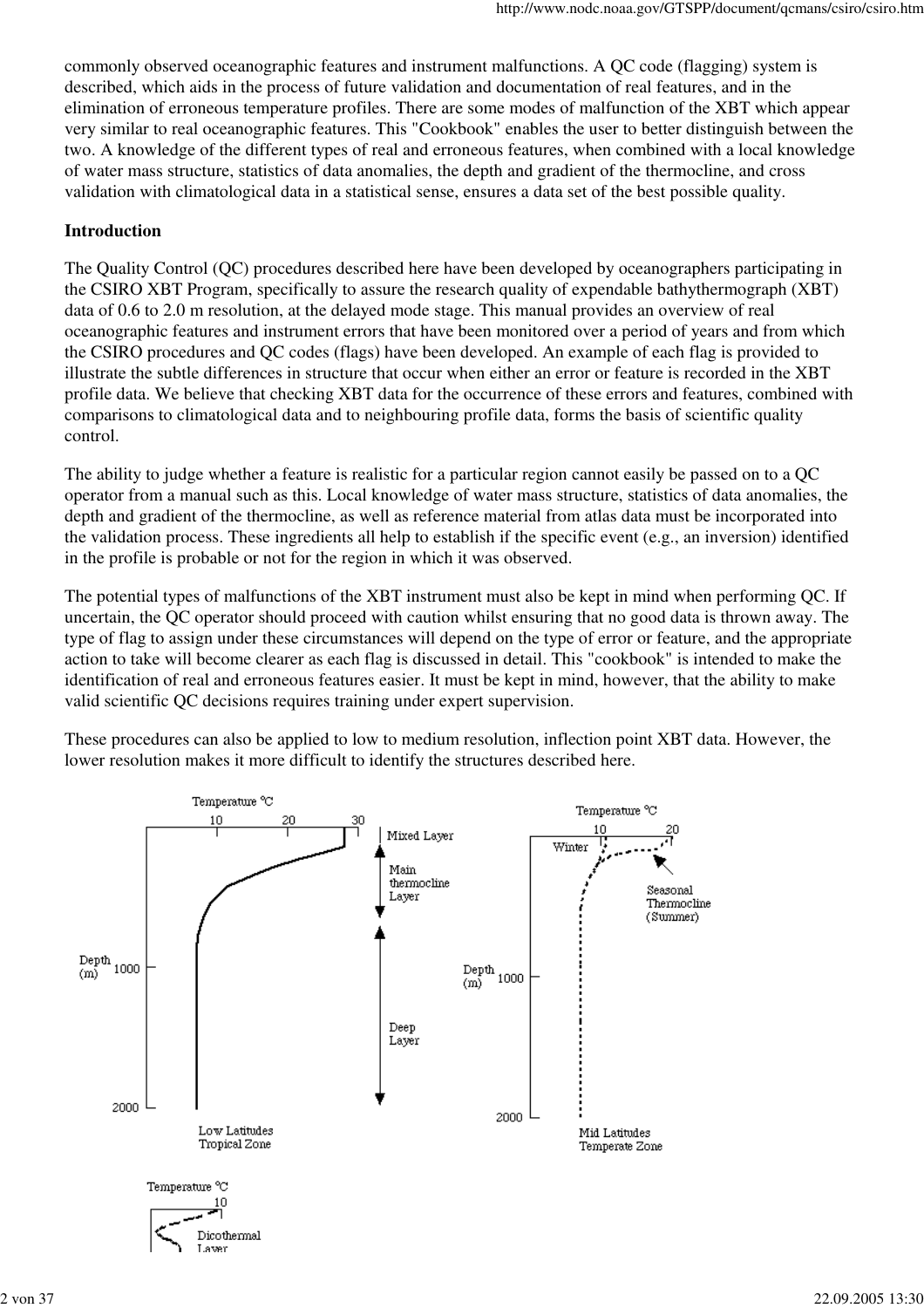

Figure 1. Typical mean temperature / depth profiles for the open ocean. (Adapted from Pickard and Emery, 1990)

#### **Temperature Structure in the Oceans**

The vertical temperature structure in the ocean is generally divided into three zones. There is an upper mixed layer with fairly uniform temperatures similar to those at the sea surface. The thermocline is the zone below the mixed layer in which the temperature gradient (rate of change of temperature with depth) is at a maximum. Below the thermocline is a deep zone in which temperature changes slowly. The depths of these features vary with time and geographic location. Some typical XBT profiles are depicted in Figure 1.

Sea surface temperatures in the open ocean generally vary between a maximum of 30°C near the equator to a minimum of -1.9°C (freezing temperature of seawater) at high latitudes. The temperature at the sea surface is often representative of the temperature over a range of depths that are well mixed by wind and wave action. Heat is transferred downwards to the deeper layers by the action of turbulence. A high degree of vertical uniformity with little variation in temperature, salinity, or density is therefore often observed in the upper layer.

The surface mixed layer exhibits characteristic seasonal (especially in the mid and high latitudes) and regional variations in response to the local climatic conditions; and the depth of the mixed layer varies accordingly. During winter the mixed layer depth is enhanced by cooling from the surface and by strong wind and wave action. During summer, the winds are generally lighter and the mixed layer does not usually extend as far. Generally the mixed layer is between 50-100 m thick in low latitudes and 25-250 m (extending to the permanent thermocline) in mid latitudes. In high latitudes a near constant temperature profile can sometimes be observed over hundreds of metres depth.

Seasonal effects are limited to a narrow range of depths in the ocean by the extent of vertical mixing. A ìseasonalî thermocline may develop in some regions (mid and high-latitudes) from the surface to about 200 m depth in response to heating by the atmosphere. Summer warming accentuates the thermocline by diminishing the density of the surface layers, while winter cooling erodes the thermocline and establishes the mixed layer. The depth range from below the seasonal thermocline to about 1000 m is known as the ìpermanentî or oceanic thermocline. This is the transition zone from the warm waters of the surface layer to the cold waters in the deep ocean. The ìpermanentî thermocline is consistently present extending from 100ñ1000 m depth at low latitudes and from 200ñ1000 m at mid latitudes. However, no permanent thermocline is established at high latitudes (polar regions).

Although the temperature in the upper zone shows seasonal and regional variations in response to the local climatic conditions, the deep zone remains fairly constant in both these respects with a well defined temperature-salinity relationship. Most types of XBT are designed to measure the vertical temperature structure in the top 450 m to 750 m of the water column so they do not generally extend far into the deep zone.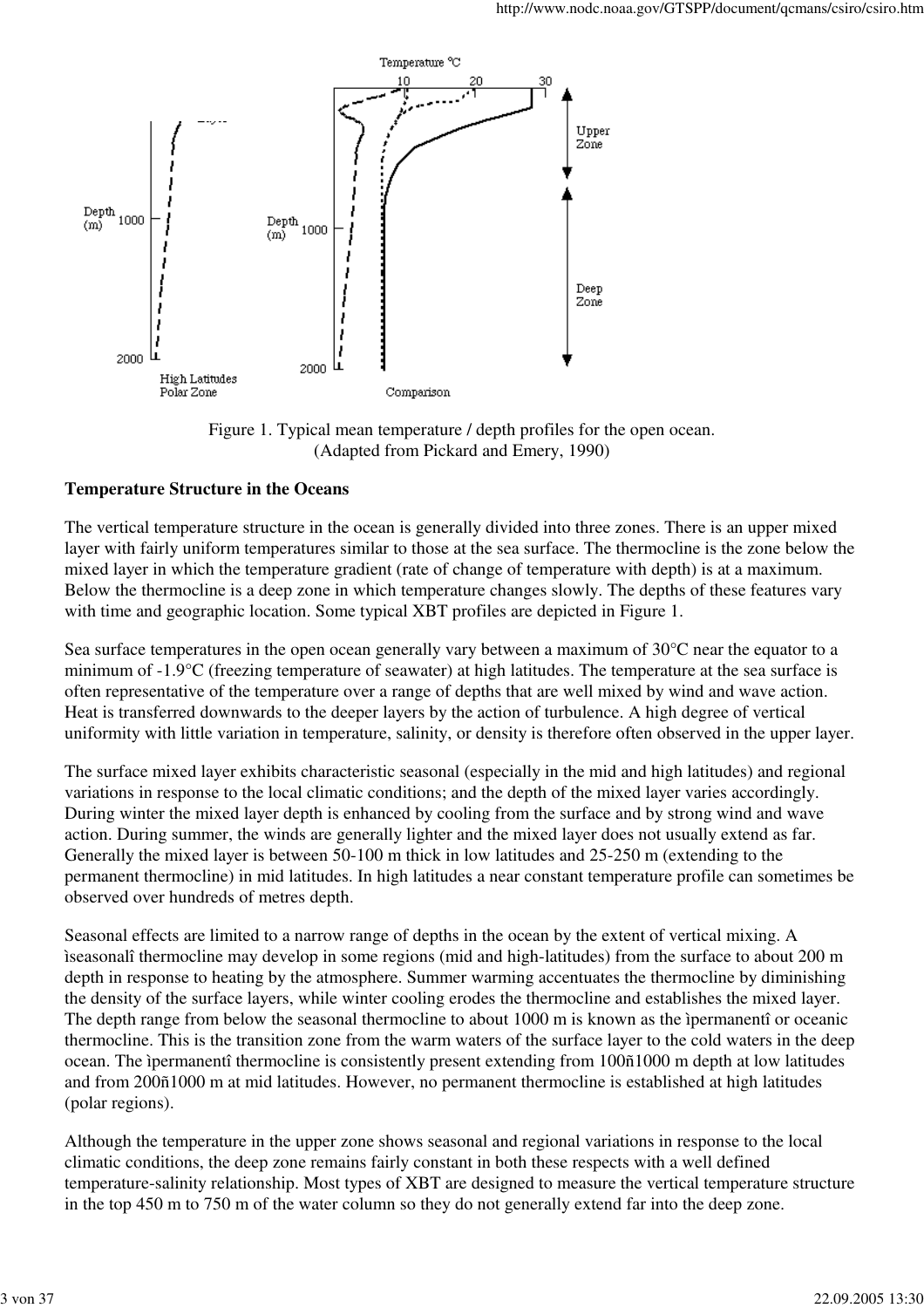Apart from the mixed layer and thermocline, many other subtle changes in the ocean's vertical temperature structure may also be observed in an XBT temperature profile by a trained observer. Different types of fine structure associated with intrusions, convection or turbulent mixing events, on vertical scales of tens of centimeters to hundreds of meters, can often be picked up in an XBT profile, or series of profiles. Temperature inversions are often observed as an increase of temperature with depth in a profile and occur in regions of the ocean in which the local conditions favour their formation (e.g. inversions in the mixed layer are sometimes observed in the tropics). Other meso-scale ocean features such as eddies, fronts or convergence zones, may be pin-pointed by large temperature differences over a large depth range from one profile to another.



## **Overview of Quality Control Procedures**

The CSIRO XBT Quality Control process uses a visual approach combined with an interactive editor to check and flag the data. The header information is tested for correct time, position and other operator errors. The vertical profiles are inspected for common malfunctions, regional oceanographic features, drop to drop consistency along the cruise track, and repeat drops of unusual features. Features may be further checked with CTD data as opportunities arise. Figure 2 shows the steps involved in the CSIRO quality control process. All unedited/raw data is stored in a separate archive for future reference if required.

The Header information is assessed first, as the detection of these errors is more straightforward than for the profile data. Errors detected in the time and position fields are corrected if possible; however, if these cannot be resolved with a reasonably high degree of confidence the vertical profile data is considered unusable as it cannot be properly referenced. The original position of XBTs deployed during a voyage are viewed in the form of a cruise track plot. This is done for verification of the profile positions before individual profile plots are examined. A program is then run to verify the position, time and speed of the vessel along the cruise track. The test probe information is checked to ensure the integrity of the measuring equipment.

Once the header information has been validated, the individual profile plots are inspected for common malfunctions, regional oceanographic features and profile to profile consistency. Unusual features are cross validated by comparison with repeat or neighbouring profiles, and by using an archive of previously observed oceanographic features in particular regions. Doubtful features can appear and be flagged at any point in the profile. If anomalous features are present, the operator should question the validity of the profile(s) and when in doubt always look at a repeat or neighbouring drop for confirmation. A repeat drop is an XBT that has been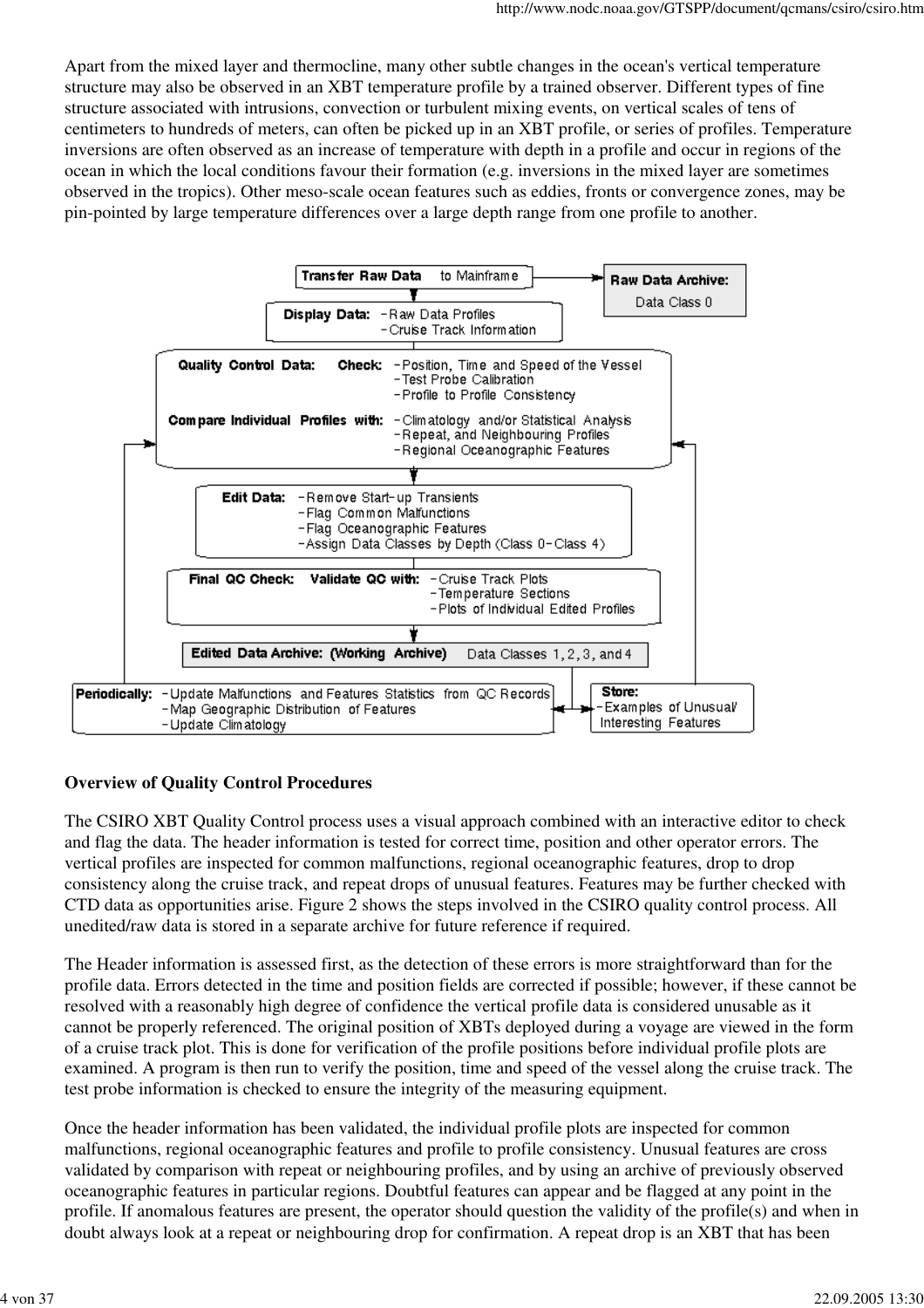done within 15 minutes (or 10 km) of another drop and a neighbouring drop is an XBT that is within 100 km of another drop. Care must be taken in labeling features as doubtful, since variations in thermal structure do exist, particularly in regions of oceanic fronts and eddies. Variations can also occur in less dynamic regions. Checking profiles with repeat or neighbouring drops and against an archive of regionally observed oceanographic features should be done on a regular basis. All profiles are also checked against Levitus climatology (Levitus, 1982) and/or a climatology that has been constructed from the CSIRO archive of XBT data.

The profile data is then edited to remove start-up transients (see section 2.1) and other malfunctions, and to flag real oceanographic features. Depending on the severity of the problem, the data quality may be downgraded. The XBT profile data are classed (0-4) by depth according to the type of quality control flag(s) associated with the data. The grading system is outlined in Table 1, "Data Quality Classes". All modifications that are made to the data are reflected in coded quality flags. Anomalous features present within the profile data are flagged to indicate whether the feature is a real or probable oceanographic feature, or whether it is a possible or definite malfunction. Table 2, "Summary of CSIRO Quality Control Codes" outlines the codes (flags) which may be assigned to features and malfunctions observed in the XBT data during the CSIRO quality control process. Results of the profile QC process are recorded and stored in association with each temperature/depth pair.

Since there are real oceanographic features and XBT malfunctions which may appear very similar to each other, a decision must be made about which QC flag to use. There are two general types of flag that can be applied: an accept flag and a reject flag. The accept flag is used in instances where you can be sure that the feature is real, or if a malfunction is thought to result in minimal impact on the quality of the data. If there is doubt about the feature, or the impact to the quality of the data is severe, then the reject flag is used. Inflection point data (including BATHY messages) must be quality controlled with a certain amount of caution as these data are of lower resolution. Many of the subtle features that are identified in this cookbook will not be encoded in the message, and therefore may be difficult to detect.

Automated programs are used to aid in the process of detecting position and timing errors that are allocated flags from the header information category. However, detection and flagging of the profile data requires careful attention and experience as many of the instrument errors may look like real features to the untrained eye. For example, a temperature inversion and a wire stretch both exhibit an increase in temperature with depth when observed in an XBT profile. There can sometimes be a variety of errors and oceanographic features recorded within the profile structure. The profile feature/error flags are assigned according to the following categories; general flags, inversions/wire stretch, structure/leakage or eddy, front or current/temperature offsets.

The detailed explanation of these codes is the subject of the remainder of this manual and should help facilitate and standardize the process of scientific quality control. The codes have been designed to be used as a research tool as well as quality control indicators, such that when the occurrences of flags are mapped, we can build an understanding of regional variations in features of interest. This can then be used to better determine whether an apparent feature is scientifically probable for a certain area. If in doubt about applying an accept or reject flag to the profile, the QC operator should take a conservative approach and use the flag that results in the lower class of data. The classes have been constructed to be sufficiently flexible so that good data will rarely be discarded if this method is followed.

|                    | <b>Class Quality</b>    | <b>Description</b>                                                                                                                                                                                                                                                                                                                                                                                           |
|--------------------|-------------------------|--------------------------------------------------------------------------------------------------------------------------------------------------------------------------------------------------------------------------------------------------------------------------------------------------------------------------------------------------------------------------------------------------------------|
| <b>Class</b>       | No QC done              | Class 0 data are the level at which all data enter the working archive. They have not yet<br>been quality controlled.                                                                                                                                                                                                                                                                                        |
| Class <sup>1</sup> | Good data               | Class 1 data are top quality data in which no malfunctions have been identified and all<br>real features have been verified during the quality control process.                                                                                                                                                                                                                                              |
| Class              | "Probably"<br>good data | Class 2 data are good data in which some features (probably real) are present but these<br>are unconfirmed. Class 2 data are also data in which minor malfunctions may be present<br>but these errors are small and/or can be successfully corrected without seriously<br>affecting the overall quality of the data. Data are downgraded to Class 2 from the depth<br>of anomalous (probably real) features. |

| Table 1. Data Quality Classes |  |
|-------------------------------|--|
|-------------------------------|--|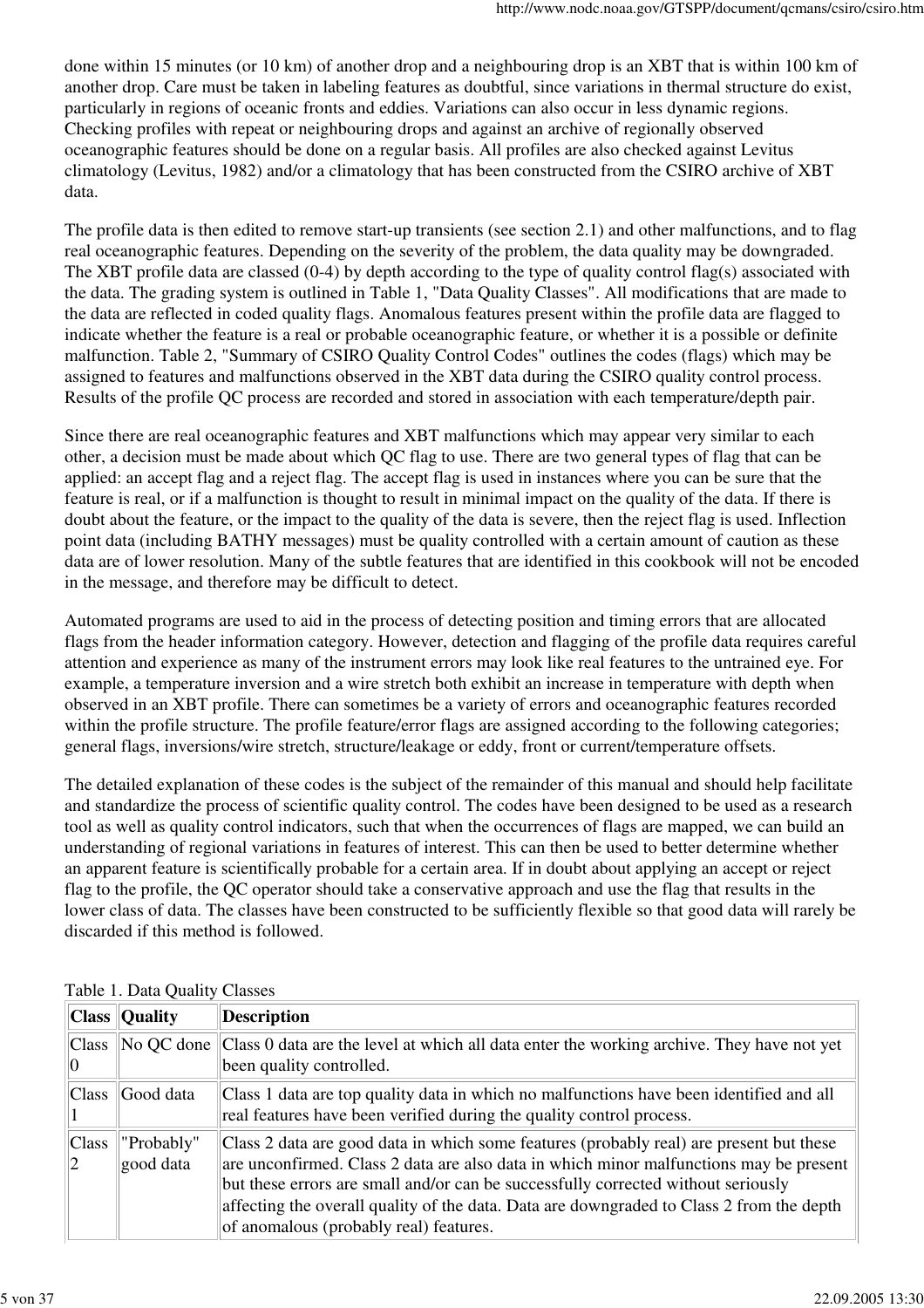| Class | "Probably"<br>bad data | Class 3 data are suspect data in which unusual, and probably erroneous features are<br>observed, Data are downgraded to Class 3 and rejected (may be retrieved) from the<br>working archive from the depth of the anomalous (probably erroneous) features. |
|-------|------------------------|------------------------------------------------------------------------------------------------------------------------------------------------------------------------------------------------------------------------------------------------------------|
| Class | Bad data               | Class 4 data are data in which obviously erroneous values are observed. Data are<br>downgraded to Class 4 from the depth of the erroneous features.                                                                                                        |
| Class | Changed                | Class 5 data are values that have been changed as a result of quality control. The original<br>values (before the change) are preserved.                                                                                                                   |

## Table 2. Summary of CSIRO Quality Control Codes

| Ref.<br>No.                 | Catagory              | Accept<br>Code | Action                        | Quality<br>Class                | Reject<br>Code | Action                                                               | Quality<br>Class                           |  |  |
|-----------------------------|-----------------------|----------------|-------------------------------|---------------------------------|----------------|----------------------------------------------------------------------|--------------------------------------------|--|--|
| 1. Header Information Flags |                       |                |                               |                                 |                |                                                                      |                                            |  |  |
| 1.1                         | Position Error        | <b>PEA</b>     | Manually<br>correct.          | Class 2<br>from the<br>surface. | PER.           | Reject data from<br>working archive.                                 | Class <sub>3</sub><br>from the<br>surface. |  |  |
| $\overline{1.2}$            | Time Error            | <b>TEA</b>     | Manually correct.             | Class 2<br>from the<br>surface. | <b>TER</b>     | Reject data from<br>working archive.                                 | Class <sub>3</sub><br>from the<br>surface. |  |  |
| 1.3 <sup>°</sup>            | Other/ Probe<br>Error | OPA            | Manually correct.             | Class 2<br>from the<br>surface. | OPR.           | Reject data from<br>working archive.                                 | Class <sub>3</sub><br>from the<br>surface. |  |  |
| 1.4                         | Repeat Drop           | <b>REA</b>     | Flag as a repeat<br>drop      | Class 1<br>from the<br>surface. | <b>RER</b>     | Bad repeat drop<br>to be rejected<br>from working<br>archive.        | Class 3<br>from the<br>surface.            |  |  |
| 1.5                         | Duplicate Drop        | DUA            | Flag as a dupli-<br>cate drop | Class 1<br>from the<br>surface. | <b>DUR</b>     | Inferior or exact<br>copy to be<br>rejected from<br>working archive. | Class <sub>3</sub><br>from the<br>surface. |  |  |

| Ref.<br>No. | Catagory                                  |  | Accept<br>Code | Action                                     | Quality<br>Class                |  | Reject<br>Code | Action                                                        | Quality<br>Class                           |
|-------------|-------------------------------------------|--|----------------|--------------------------------------------|---------------------------------|--|----------------|---------------------------------------------------------------|--------------------------------------------|
|             | 2. Recorder Flags                         |  |                |                                            |                                 |  |                |                                                               |                                            |
| 12.1        | Surface Spikes<br>(Start-up<br>Transient) |  | <b>CSA</b>     | Remove all surface<br>data to 3.9 m depth. | Class 1<br>from the<br>surface. |  | <b>CSR</b>     | Reject data from<br>working archive.                          | Class <sub>3</sub><br>from the<br>surface. |
| 2.2         | Test Probe                                |  | N/A            | $\overline{\phantom{0}}$                   |                                 |  | <b>TPR</b>     | Reject test data on<br>all occasions from<br>working archive. | Class 4<br>from the<br>surface.            |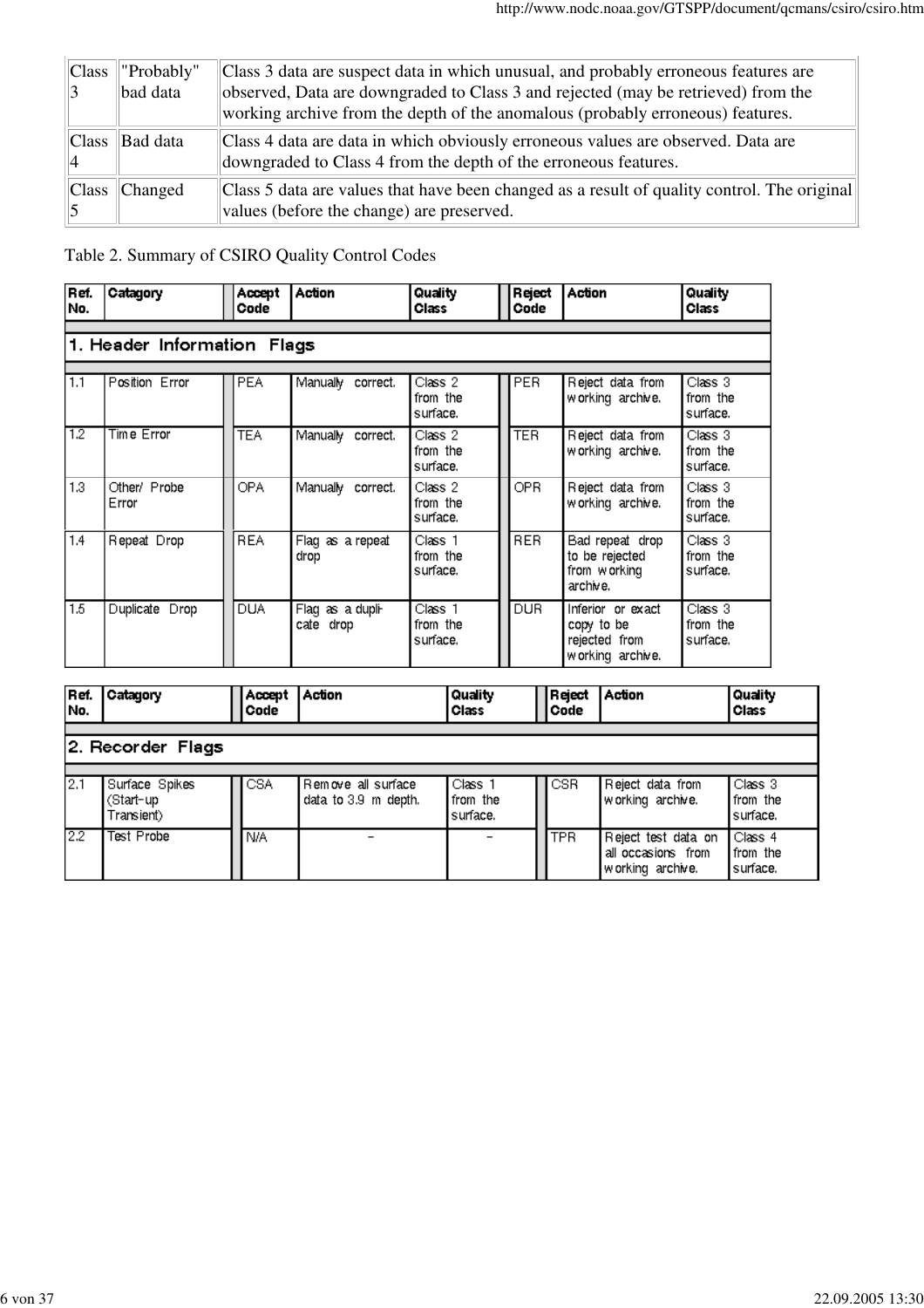| 2.3         | Bathy Systems<br>Software Fault<br>(Modulo 10<br>Spikes)               | <b>MOA</b>        | Replace Spikes with<br>linearly interpolated<br>values.                                | Class 2<br>from the<br>surface.                               | <b>MOR</b>               | Reject data from<br>working archive.                                                                                     | Class 3<br>from the<br>surface.                                                  |
|-------------|------------------------------------------------------------------------|-------------------|----------------------------------------------------------------------------------------|---------------------------------------------------------------|--------------------------|--------------------------------------------------------------------------------------------------------------------------|----------------------------------------------------------------------------------|
| 2.4         | PROTECNO<br>Systems Leakage<br>(PET Fault)                             | <b>PFA</b>        | Downgrade data from<br>depth of anomaly.                                               | Class 2<br>from depth<br>of anom aly.                         | PFR                      | Delete data from<br>depth of anomaly<br>from working<br>archive.                                                         | Class 3<br>from depth<br>of PET fault.                                           |
| 2.5         | Bathy Systems<br>Leakage<br>(Cusping)                                  | <b>CUA</b>        | Downgrade data from<br>depth of anomaly.                                               | Class 2<br>from depth<br>of cusping.                          | <b>CUR</b>               | Reject data from<br>depth of anomaly<br>from working<br>archive.                                                         | Class 3<br>from depth<br>of cusping.                                             |
| 2.6         | Bathy Systems<br>Bowing (Bowed<br>Mixed Layer)                         | <b>BOA</b>        | Downgrade data from<br>the surface.                                                    | Class 2<br>from the<br>surface.                               | <b>BOR</b>               | Reject data from<br>working archive.                                                                                     | Class 3<br>from the<br>surface.                                                  |
| 2.7         | Sippican MK-9<br>Processor<br>Malfunction<br>(Sticking Bit<br>Problem) | <b>SBA</b>        | Apply a 19 point filter<br>with coefficients of<br>$0.0562$ and down-<br>grade.        | Class 2<br>from the<br>surface.                               | <b>SBR</b>               | Reject data from<br>working archive.                                                                                     | Class 3<br>from the<br>surface.                                                  |
| 2.8         | Sippican MK-9<br>Timing Delay<br>Problem<br>(Driver Error)             | <b>DRA</b>        | Downgrade data from<br>the surface.                                                    | Class 2<br>from the<br>surface.                               | <b>DRR</b>               | Reject data from<br>working archive.                                                                                     | Class 3<br>from the<br>surface.                                                  |
| Ref.<br>No. | Catagory                                                               | Accept<br>Code    | Action                                                                                 | Quality<br>Class                                              | Reject<br>Code           | Action                                                                                                                   | Quality<br>Class                                                                 |
|             | 3. General Profile Flags                                               |                   |                                                                                        |                                                               |                          |                                                                                                                          |                                                                                  |
| 3.1         | Hit Bottom                                                             | <b>HBA</b>        | Flag data from depth<br>of anomaly from<br>working archive.                            | Class 2<br>from depth<br>of possible<br>is otherm all         | <b>HBR</b>               | Reject data from<br>depth of anomaly<br>from working<br>archive.                                                         | Class <sub>3</sub><br>from depth<br>of hit bottom<br>event.                      |
| 3.2         |                                                                        |                   |                                                                                        | boundary<br>layer.                                            |                          |                                                                                                                          |                                                                                  |
| 3.3         | Wire Break<br>Spike                                                    | N/A<br><b>SPA</b> | Remove erroneous<br>data and linearly inter-<br>polate. Downgrade                      | Class 2<br>from depth<br>of spike.                            | <b>WBR</b><br><b>SPR</b> | Delete data from<br>depth of anomaly<br>from working<br>archive.<br>Delete data from<br>depth of anomaly<br>from working | Class 4<br>from depth<br>of wire<br>break.<br>Class 4<br>from depth<br>of spike. |
| 3.4         | High Frequency In-<br>terference                                       | <b>HFA</b>        | from depth of anomaly<br>Filter Noisy Data.<br>Downgrade from<br>depth of anomaly      | Class 2<br>from depth<br>of high<br>frequency<br>interference | <b>HFR</b>               | archive.<br>Reject data from<br>depth of anomaly<br>from working<br>archive.                                             | Class 3<br>from start<br>depth of<br>interference                                |
| 3.5         | Insulation Penetra-<br>tion                                            | <b>IPA</b>        | Replace spike with<br>linearly interpolated<br>data.Downgrade from<br>depth of anomaly | Class 2<br>from depth<br>of spike.                            | <b>IPR</b>               | Reject data from<br>depth of anomaly<br>from working<br>archive.                                                         | Class 3<br>from depth<br>of spike.                                               |
| 3.6         | Constant<br>Tem perature<br>Profile                                    | <b>CTA</b>        | Keep profile to 10<br>metres depth and flag<br>CTR below 10 metres<br>depth.           | Class 1 to<br>10 metres,<br>Class 3<br>below.                 | CTR                      | Reject data from<br>the depth of the<br>anomaly from<br>working archive.                                                 | Class 3<br>from the<br>depth of the<br>anom aly.                                 |
| 3.7         | No Trace                                                               |                   |                                                                                        |                                                               | <b>NTR</b>               | Delete data from<br>the surface from<br>working archive.                                                                 | Class 4<br>from the<br>surface.                                                  |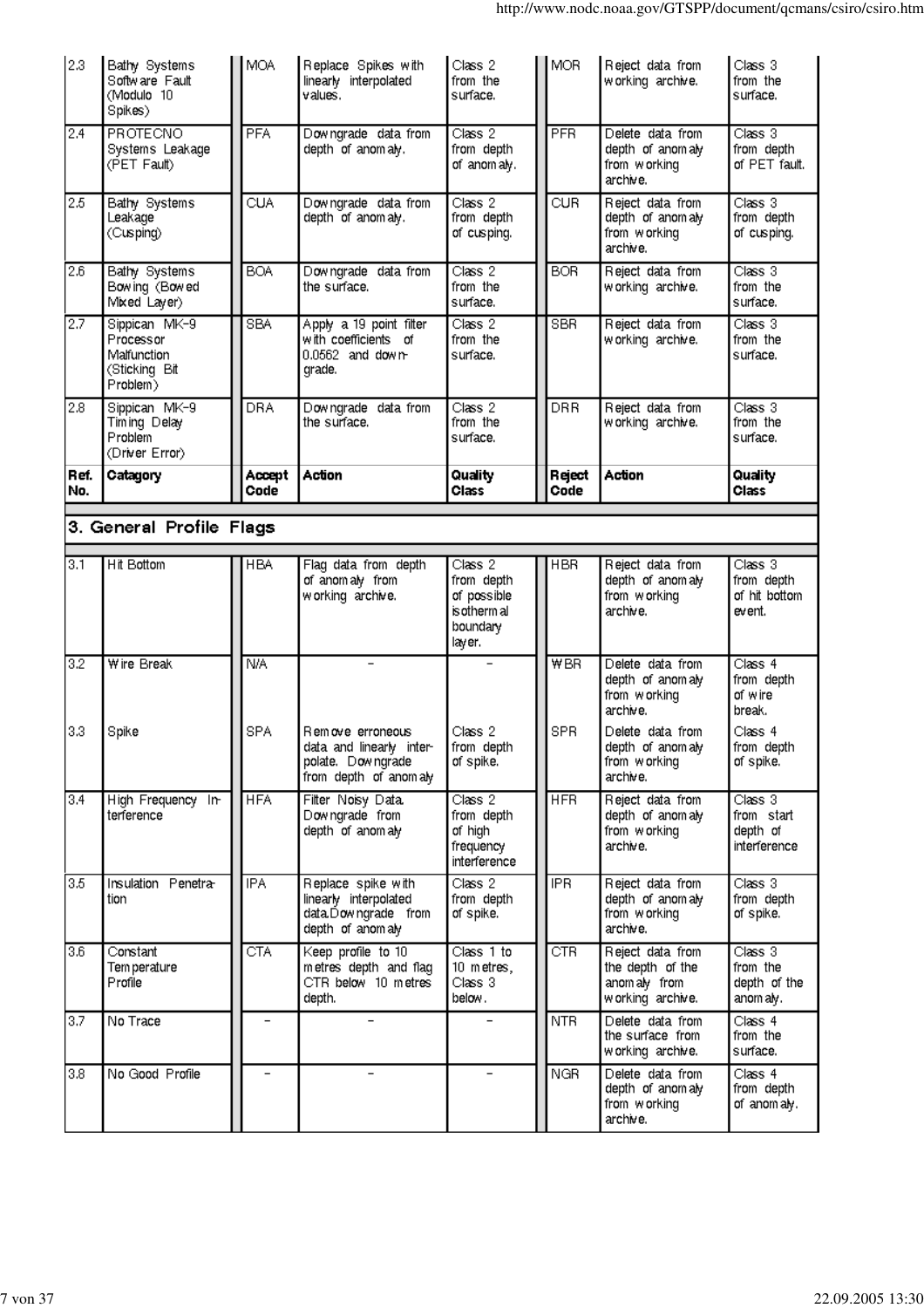|          | 4. Inversion/ Wire Stretch Flags                    |                          |                                                                                                 |                                                                    |                          |                                                                                                               |                                                                |
|----------|-----------------------------------------------------|--------------------------|-------------------------------------------------------------------------------------------------|--------------------------------------------------------------------|--------------------------|---------------------------------------------------------------------------------------------------------------|----------------------------------------------------------------|
|          |                                                     |                          |                                                                                                 |                                                                    |                          |                                                                                                               |                                                                |
| 4.1      | Inversion<br>(Confirmed)                            | IVA                      | Verify inversion in<br>neighbours and repeat<br>drops.                                          | Class 1<br>from the<br>surface.                                    |                          |                                                                                                               |                                                                |
| 4.2      | Inversion in mixed<br>laver<br>(Nub Confirmed)      | <b>NUA</b>               | Verify nub in neigh-<br>bours and repeat<br>drops.                                              | Class 1<br>from the<br>surface.                                    |                          |                                                                                                               |                                                                |
| 4.3      | Inversion<br>(Probable)                             | PIA                      | Check for similar fea-<br>tures in<br>neighbouring drops.                                       | Class 2<br>from depth<br>of probable<br>inversion                  | $\overline{\phantom{0}}$ |                                                                                                               |                                                                |
| 4.4      | Wire Stretch<br>(Possible)                          | <b>WSA</b>               | Check if similar<br>features are observed<br>in neighbouring drops.<br>Downgrade data           | Class 2<br>from depth<br>of possible<br>wire stretch               |                          |                                                                                                               |                                                                |
| 4.5      | Wire Stretch                                        | $\overline{\phantom{0}}$ |                                                                                                 |                                                                    | <b>WSR</b>               | Reject data from<br>depth of anomaly<br>from working<br>archive.                                              | Class 3<br>below depth<br>of wire<br>stetch.                   |
|          | 5. Structure/ Signal Leakage Flags                  |                          |                                                                                                 |                                                                    |                          |                                                                                                               |                                                                |
| 5.1      | Fine Structure                                      | <b>STA</b>               | Verify step-like fine                                                                           | Class 1                                                            |                          |                                                                                                               |                                                                |
| a        | Step-Like<br>(Confirmed)                            |                          | structure in<br>neighbours (usually<br>repeat) drops.                                           | from the<br>surface.                                               |                          |                                                                                                               |                                                                |
| 5.1<br>b | Fine Structure<br>Step-Like<br>(Probable)           | PSA                      | Check for step-like<br>fine structure in<br>neighbours and<br>downgrade.                        | Class 2<br>from the<br>surface.                                    |                          |                                                                                                               |                                                                |
| 5.2      | Surface Anomaly<br>(Fine Structure<br>Special Case) | <b>SAA</b>               | Check for evidence of<br>surface anomalies in<br>the region and<br>dow ngrade.                  | Class 2<br>from the<br>surface.                                    |                          |                                                                                                               |                                                                |
| 5.3      | Fine Structure<br>(Probable)                        | FSA                      | Check for fine<br>structure in<br>neighbours and<br>dow ngrade.                                 | Class 2<br>from the<br>surface.                                    |                          |                                                                                                               |                                                                |
| 5.4      | Leakage<br>(Possible)                               | LEA                      | Check if similar<br>anom alies are<br>observed in<br>neighbours and<br>dowingrade.              | Class 2<br>from the<br>surface.                                    |                          |                                                                                                               |                                                                |
| h.h.     | і накадн                                            |                          |                                                                                                 |                                                                    | $   \cdot   $            | <b>Hapach data from</b><br>depth of anomaly.<br>from working<br>archive.                                      | Class II<br>below depth.<br>of leakage.                        |
|          |                                                     |                          | 6. Eddy-Front/ Temperature Offset Flags                                                         |                                                                    |                          |                                                                                                               |                                                                |
| 6.1      | Eddy / Front                                        | EFA                      | Verify eddy / front in                                                                          | Class 1                                                            |                          |                                                                                                               |                                                                |
|          |                                                     |                          | repeat or<br>neighbouring drops.                                                                | from the<br>surface.                                               |                          |                                                                                                               |                                                                |
| 6.2      | Temperature Dif-<br>ference at Depth                | <b>TDA</b>               | Check for divergence<br>of temperature at<br>depth in comparison<br>with neighbouring<br>drops. | Class 2<br>from the<br>depth of the<br>tem perature<br>divergence. |                          |                                                                                                               |                                                                |
| 6.3      | Tem perature<br>Offset                              | $\overline{\phantom{0}}$ |                                                                                                 |                                                                    | <b>TOR</b>               | Check<br>neighbouring<br>profiles for<br>tem perature<br>differences. Reject<br>data from working<br>archive. | Class 3<br>from the<br>depth of the<br>tem perature<br>offset. |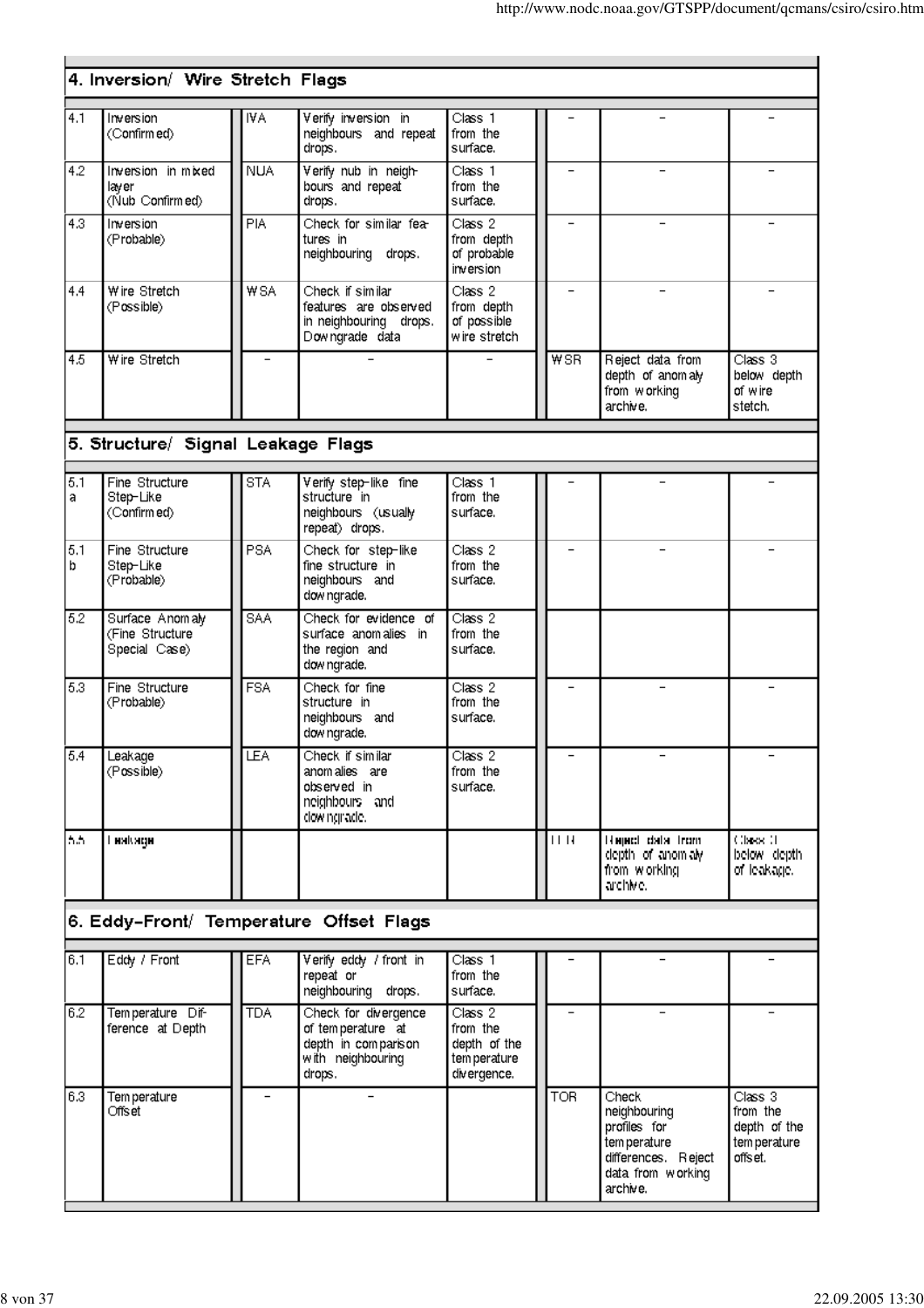$\overline{\phantom{a}}$ 

## 7. Quality Control Check Flag

| Quality<br>Control<br>Check | QCA | Indicates that Quality<br>Control has been<br>performed on a<br>particular drop. | Class<br>from the<br>surface. | - |  |
|-----------------------------|-----|----------------------------------------------------------------------------------|-------------------------------|---|--|

### **Quality Control Flags**

The temperature profile data represents the most challenging and interesting aspect of the quality control of XBT data. When an XBT probe is launched, the data recording cycle is triggered by contact of the sea electrode with the sea surface. Data recording continues for a time period corresponding to the probe's rated depth. As the probe descends through the water column, insulated copper wire is unreeled simultaneously from the probe spool and from the canister spool in the XBT launcher. This wire provides a sensor line from the probe to the computer on board the vessel. Temperature changes in the surrounding water, measured as change in electrical resistance, are generally recorded in the bridge circuit at a rate of 10 Hz (~65 cm depth intervals) and a resolution of  $\pm 0.01$ °C. The water depth is not sensed directly by the probe but calculated from the time elapsed since probe contact with the water and the probe's expected fall rate. The XBT probe accuracy is rated to  $\pm$ 0.15°C so that noise of this order or smaller can usually be ignored.

Many types of malfunctions can cause erroneous temperature readings in the temperature profile. The faults may be restricted to a spike in a single recorded temperature value, or may effect the temperature over a range of depths. The errors may have a high wave-number/jittery appearance or may be smooth features over 10's of metres. Some of these malfunctions produce temperature errors that resemble real features such as temperature inversions or fronts. Many of the profiles can be "cleaned up" by deleting or filtering a portion of the original data. For example, high frequency noise caused by radio interference, which is observed as regularly spaced and symmetric oscillations, can often be filtered to reveal a smooth undisturbed profile, even if of large amplitude (>5°C). The data will be flagged as having been filtered and downgraded to "Class 2"; from the depth of filtering to indicate that changes have been made to the original data. Sometimes the data cannot be recovered after instrument malfunctions and the data from the depth of the malfunction is downgraded to either "Class 3" or"Class 4".

#### **1. Header Information Flags**

The QC flags in the Header Information category are concerned with the correctness of the time, position and probe type identifier fields contained in the Header of the XBT record. All the data for one voyage are assembled, ordered by time/date and a speed check program is executed to verify that the ship is travelling at a valid speed (0 to 25 knots). Any observations that fail this test are first identified, and then manually corrected (if possible), and assigned the appropriate flag to indicate what action was taken, i.e., a position was changed (flagged PEA) or a time/date field was changed (flagged TEA). If these fields can not be corrected with confidence then a reject flag (PER or TER respectively) is assigned to indicate that the field is in error. The "other/probe type" flag is assigned for errors that have resulted from operator errors.

## **1.1 Position Error (PE)**

**Description** A position error is an error in a position field (latitude or longitude) which has been identified from the speed check program.

#### 1.1A Accept Code: **PEA**

Use: The PEA flag is used if the position error can be successfully corrected with confidence in the new value.

Action: Manually correct the old value and re-run the speed check to validate the new value. Downgrade data to class 2 from the surface.

Quality Class: Class 2 from the surface.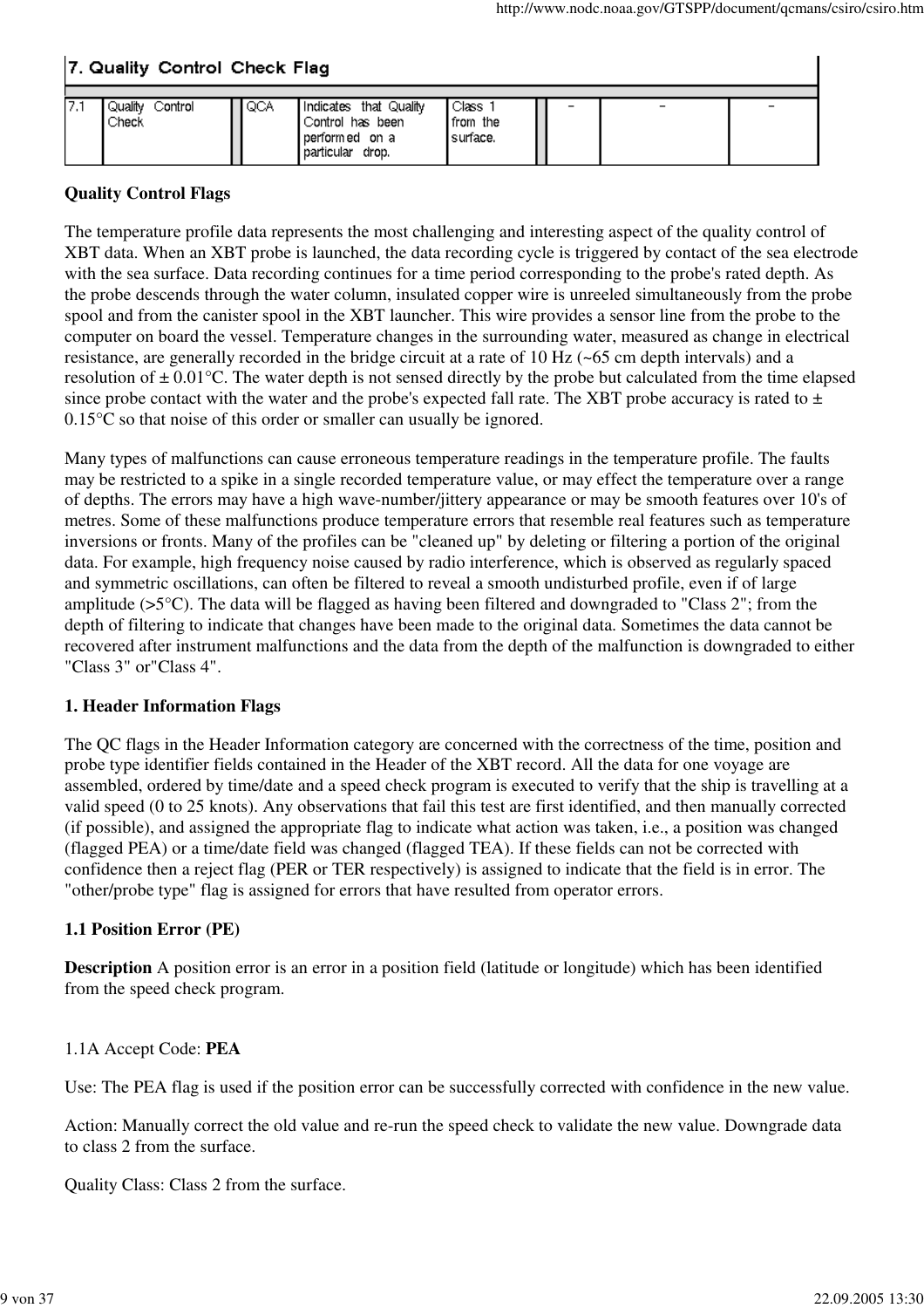#### 1.1R Reject Code: **PER**

Use: The PER flag is used if the error can not be corrected.

Action: Do not correct the error when in doubt about the new value. Downgrade data to Class 3 from the surface and reject from the working archive.

Quality Class: Class 3 from surface.

#### **1.2 Time Error (TE)**

**Description** A time error is an error in the time/date field (hour, day, month, year) which has been identified from the speed check program.

1.2A Accept Code: **TEA**

Use: The TEA flag is used if the time error can be successfully corrected with confidence in the new value.

Action: Manually correct the old value and re-run the speed check to validate the new value. Downgrade data to class 2 from the surface.

Quality Class: Class 2 from the surface.

#### 1.2R Reject Code: **TER**

Use: The TER flag is used if the error can not be corrected.

Action: Do not correct the error when in doubt about the new value. Downgrade data to Class 3 from the surface and reject from the working archive.

Quality Class: Class 3 from surface.

#### **1.3 Other/Probe Type Error (OP)**

**Description** An other/probe type error occurs when the probe type (or other value in header field) is entered incorrectly by the observer (e.g. T4 is entered instead of T7 for probe type).

#### 1.3A Accept Code: **OPA**

Use: The OPA flag is used if the error can be successfully corrected with confidence in the new value or if the error had no effect on the quality of the data.

Action: Manually correct and replace the new value with the old value. Downgrade data to class 2 from the surface.

Quality Class: Class 2 from the surface.

#### 1.3R Reject Code: **OPR**

Use: The OPR flag is used if the error can not be successfully rectified or there is an element of doubt about the new value to be substituted. The data is therefore considered to be uncorrectable.

Action: Downgrade data to Class 3 from the surface and reject from the working archive.

Quality Class: Class 3 from the surface.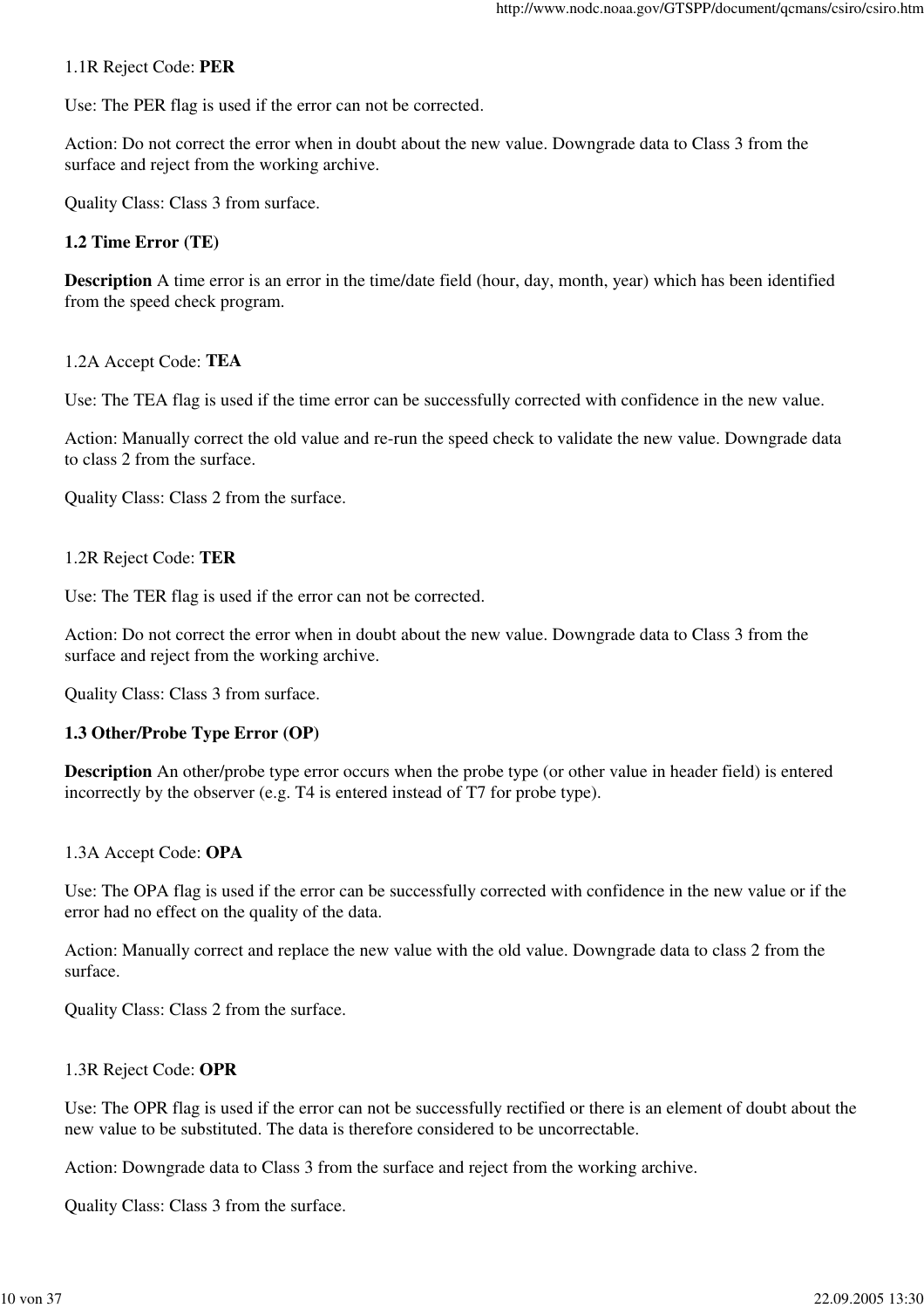### **1.4 Repeat Drop (RE)**

**Description** A repeat drop is defined as an XBT deployed within 15 minutes of another one due to:

- Suspected previous probe malfunction,
- Desire to confirm a suspected real feature, or
- High density sampling

#### 1.4A Accept Code: **REA**

Use: The REA flag is used if a repeat drop was done for one of the reasons outlined above.

Action: There is no change to the class of data.

Quality Class: Class 1 from the surface.

### 1.4R Reject Code: **RER**

Use: The RER flag is used if a repeat drop is considered dubious due to a malfunction.

Action: Downgrade data to Class 3 from the surface and reject from the working archive.

Quality Class: Class 3 from surface.

### **1.5 Duplicate Drop (DU)**

**Description** A duplicate drop is one of two or more copies of an XBT profile that is already in the database. One copy will usually be accepted as superior and retained, though flagged with the DUA code. All others will be rejected with the code DUR.

#### 1.5A Accept Code: **DUA**

Use: The DUA flag is used if a drop is a second copy of an XBT profile that is already in the database. It is usually superior (i.e., a full resolution version of a corresponding BATHY message).

Action: There is no change to the class of data.

Quality Class: Class 1 from the surface.

#### 1.5R Reject Code: **DUR**

Use: The DUR flag is used if a drop is a second copy of an XBT profile that is already in the database. It is usually inferior (i.e., a BATHY message version of a corresponding full resolution drop).

Action: Downgrade data to Class 3 from the surface and reject from the working archive.

Quality Class: Class 3 from the surface.

## **2. Recorder Flags**

The components of the XBT system include a recorder/processor that processes the data received over the fine wire link from the XBT via the launcher to the computer. This processor unit conditions, digitizes and transmits the data. Errors in the measurement of temperature by the probe can be caused by malfunctions in any of the components. The Recorder Flags have been defined to distinguish between these errors. The faults are often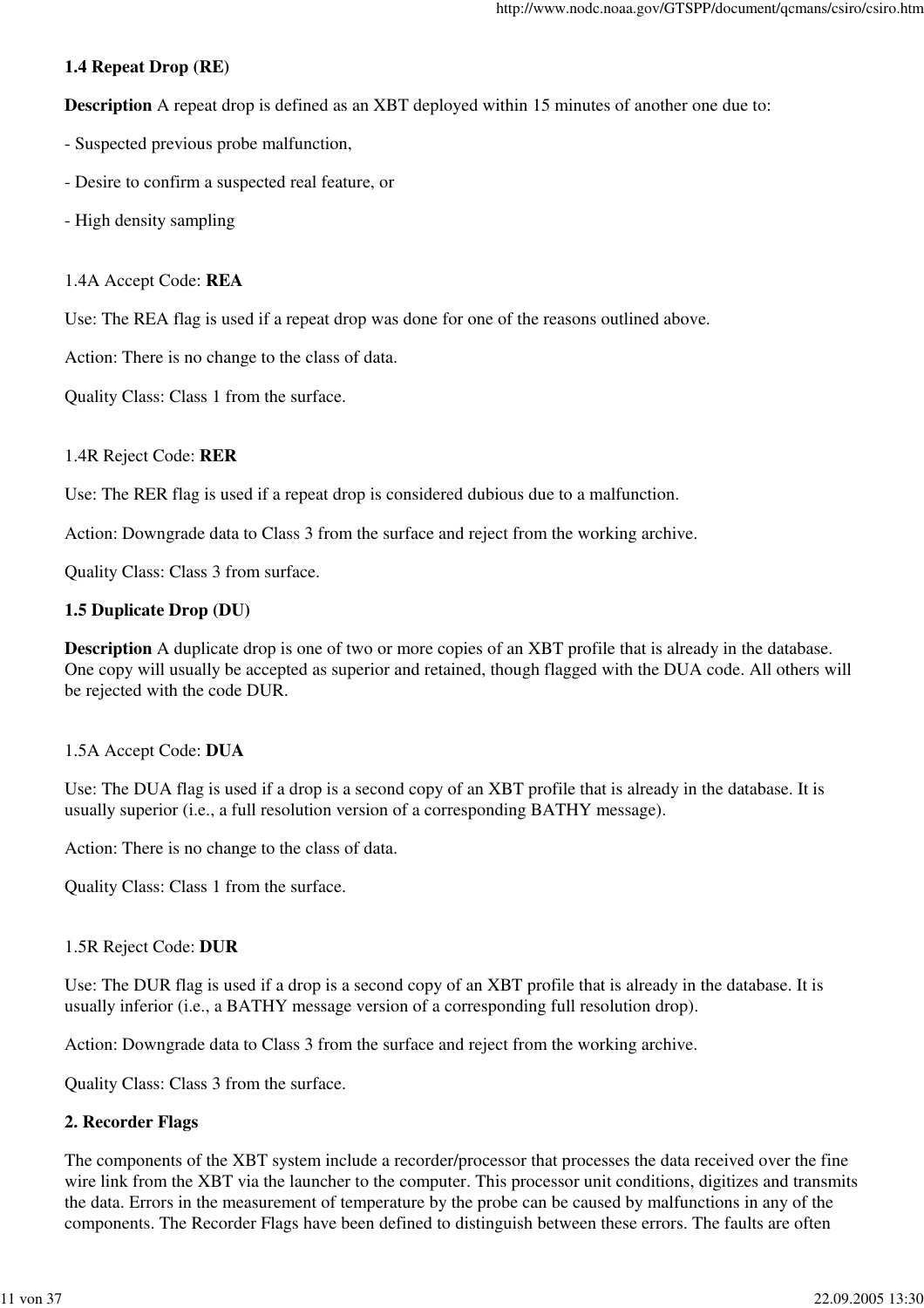particular to a given brand of XBT system (Sippican, Bathy Systems or PROTECNO), or a particular hardware/software component of the system.

### **2.1 Surface Spikes (CS)**

**Description** Surface spikes are caused by a minor start-up transient problem that leads to inaccurate temperature measurements in the top few metres of a temperature profile (For more information, refer to Roemmich and Cornuelle, 1987, and Bailey et al., 1989).

### 2.1A Accept Code: **CSA**

Use: The CSA flag is applied to all XBT profiles in which the surface spike is undetectable below 3.7 m depth, as the start-up transient problem is ubiquitous. In the rare case where the surface transient is detected below 3.7 m depth, but the overall quality of the data is considered to be unaffected, the affected values are replaced by 99.99.

Action: Surface data is removed to 3.7 m depth and replaced with 99.99 to indicate no data. No change to the class of data.

Quality Class Class 1 from the surface.

#### 2.1R Reject Code: **CSR**

Use: The CSR flag is used if the surface transient is detectable below 3.7 m depth and the quality of the data is considered to be affected.

Action: Downgrade data to Class 3 from the surface and reject from the working archive.

Quality Class: Class 3 from the surface.



Figure 2.1 Surface Spike Start up Transient Problem (CS)

#### **2.2 Test Probe (TP)**

**Description** Test probes and devices are regularly used for testing or calibrating XBT systems. A test probe is recognized by a characteristic isothermal temperature profile, usually 1.5°C ±0.15°C.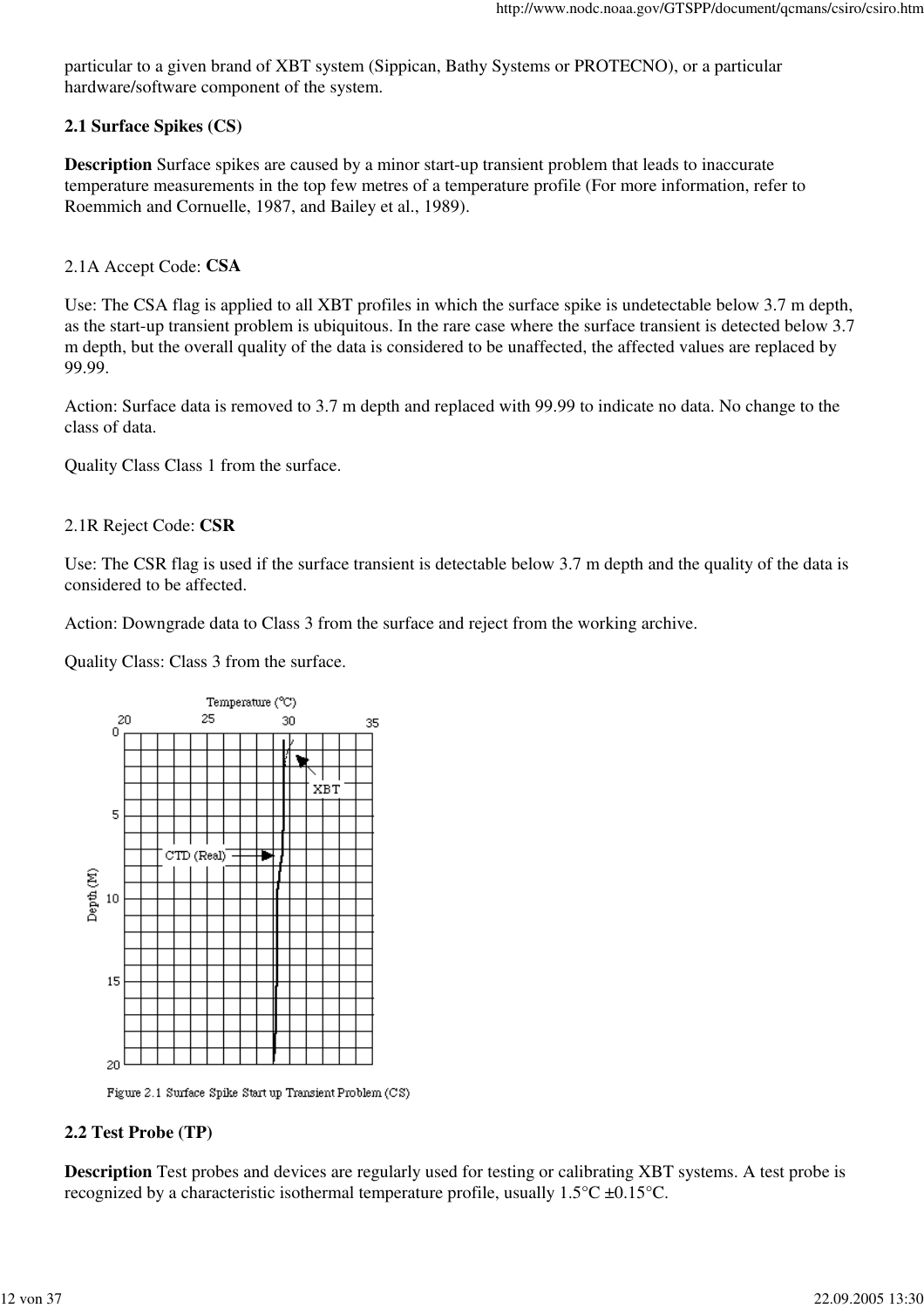### 2.2A Accept Code: N/A

### 2.2R Reject Code **TPR**

Use: The TPR flag is used in all cases where a test probe has been used.

Action: Downgrade test data to Class 4 from the surface and delete from the working archive on all occasions.

Quality Class: Class 4 from the surface.



Figure 2.2R Test Probe (TPR)

### **2.3 Bathy Systems Software Error or Modulo 10 Spikes (MO)**

**Description** The Bathy Systems Software Error is termed Modulo 10 Spikes because it is a data acquisition software problem associated with early versions of the Bathy Systems SA-810 XBT system in which a spike is introduced at 10 point intervals (i.e., every tenth digitization) in the profile data.

## 2.3A Accept Code: **MOA**

Use: The MOA flag is used if regular spiking is seen in a profile that has been recorded with a SA-810 XBT system.

Action: Spikes are replaced with linearly interpolated values. Downgrade data to class 2 from the surface.

Quality Class: Class 2 from the surface.

#### 2.3R Reject Code: **MOR**

Use: The MOR flag is used when large spikes  $(>0.2^{\circ}C)$  which are difficult to interpolate are seen in a profile that has been recorded with a SA-810 XBT system.

Action: Downgrade data to Class 3 from the surface and reject from the working archive.

Quality Class: Class 3 from the surface.

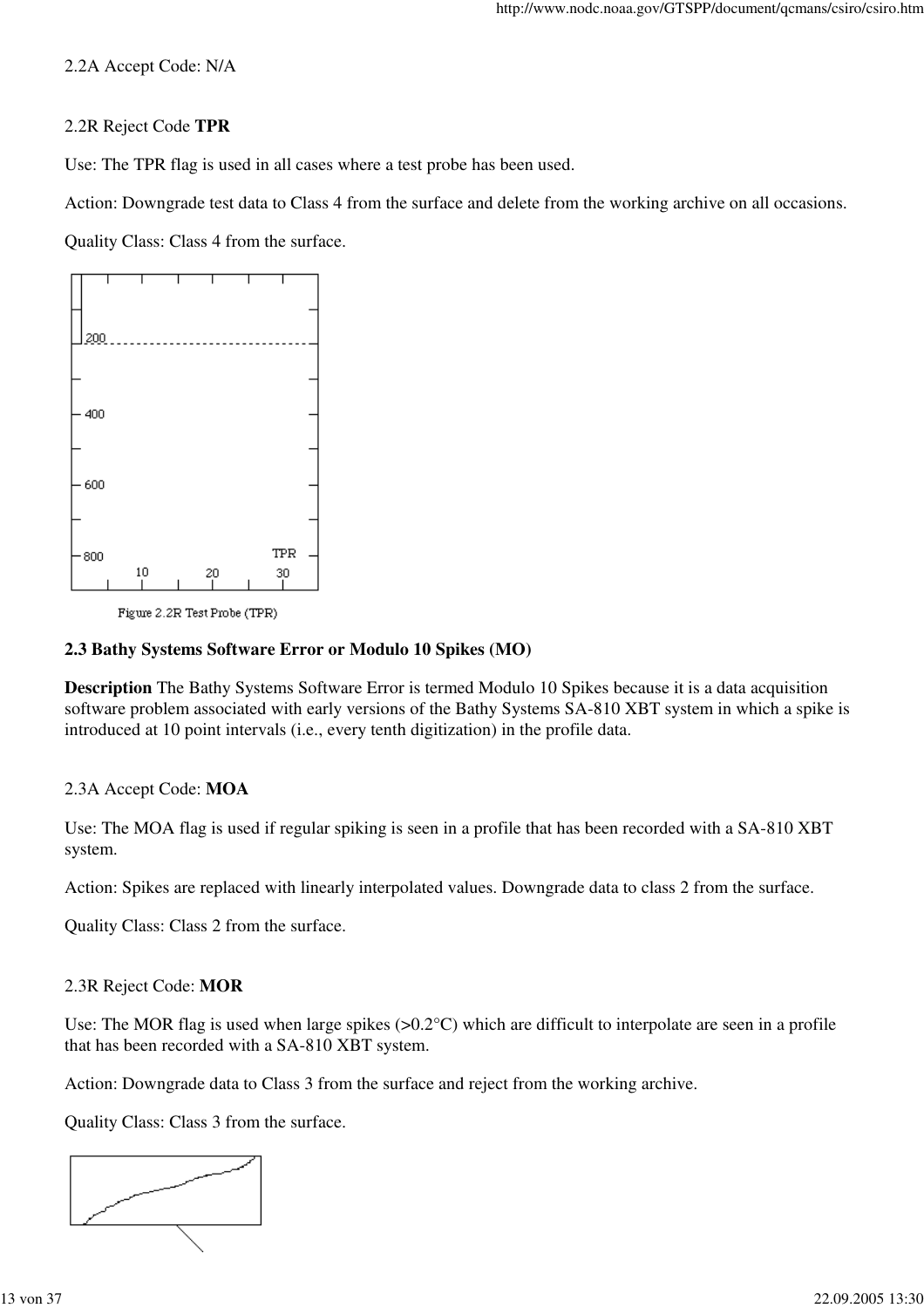

Figure 2.3A Modulo 10 Spikes Accept (MOA)

### **2.4 PROTECNO Systems Leakage or PET Fault (PF)**

**Description** The PROTECNO Systems Leakage or PET fault is a problem specific to the PROTECNO recorder/processor that causes a leakage-type of malfunction. This can often be masked by the temperature gradient. Generally the leakage is more evident toward the bottom of a profile, where the temperature gradient is small. It is a common fault in data recorded by earlier versions of this System.

#### 2.4A Accept Code: **PFA**

Use: The PFA flag is used when the beginning of the PET problem is not obvious (i.e., temperature at depth is consistent relative to neighbouring profiles) because it has been masked by the temperature gradient. The suspected start of a PET problem is flagged PFA as a cautionary measure.

Action: Check profile with a repeat or neighbouring profile. Downgrade the data to Class 2 from depth of anomaly.

Quality Class: Class 2 from depth of suspected PET fault.

#### 2.4R Reject Code: **PFR**

Use: The PFR flag is used if clear leakage occurs in a profile that has been recorded with a PROTECNO System, (i.e., the temperature at depth is inconsistent or warmer compared to neighbouring profiles).

Action: Downgrade data to Class 3 from depth of anomaly and reject from the working archive.

Quality Class: Class 3 from starting depth of PET fault.

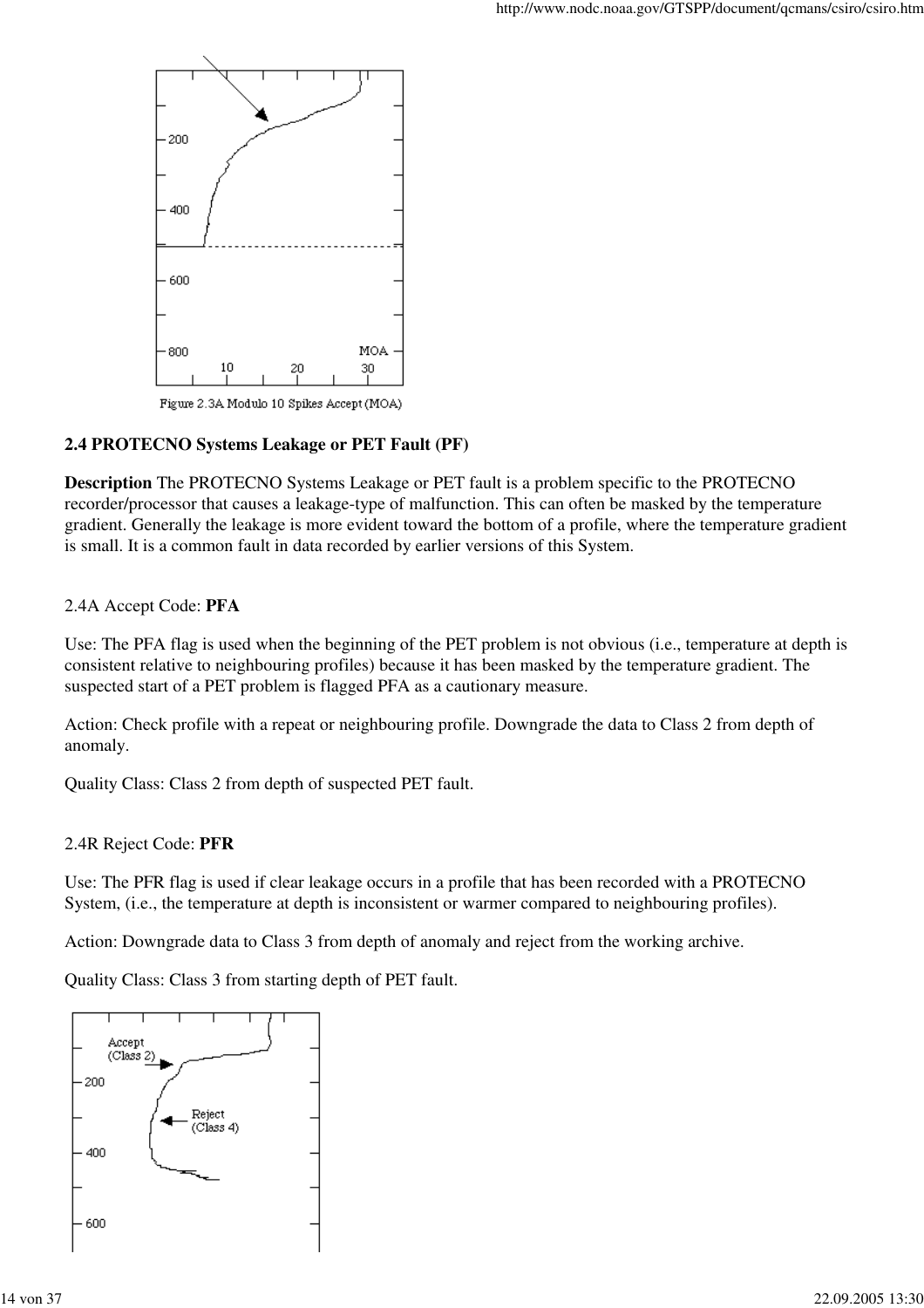

Figure 2.4 PET Fault Accept / Reject (PFA / PFR)

## **2.5 Bathy Systems Leakage or Cusping (CU)**

**Description** Bathy Systems Leakage or cusping is a malfunction particular to early versions of the Bathy System SA-810 unit. Leakage associated with this recorder/processor causes a characteristic cusping signal to be embedded in the profile.

## 2.5A Accept Code: **CUA**

Use: The CUA flag is used if small amplitude  $(<0.2^{\circ}$ C) periodic cusping is embedded in a profile recorded with an early Bathy Systems SA-810 unit and the error is considered small enough not to seriously effect the overall quality of the data.

Action: Downgrade data to Class 2 from depth of anomaly.

Quality Class: Class 2 from the start of cusping.

### 2.5R Reject Code: **CUR**

Use: The CUR flag is used if large amplitude  $(>0.2^{\circ}C)$  periodic cusping is embedded in a profile recorded with a Bathy Systems SA-810 unit.

Action: Downgrade data to Class 3 from depth of anomaly and reject from the working archive.

Quality Class: Class 3 from start of cusping.



#### **2.6 Bathy Systems Bowing Problem or Bowed Mixed Layer (BO)**

**Description** The Bathy Systems Bowing Problem or bowed mixed layer is an apparently inconsistent temperature measurement observed with an early version of the Bathy systems SA-810 XBT recorder (see Bailey et al., 1989). This problem manifests itself as an erroneous, gradual increase (bowing) in the temperature profile with depth that is most notable in the mixed layer zone (i.e., a normally isothermal layer of constant temperature). The apparent cause is insufficient current being driven down the XBT wire by the SA-810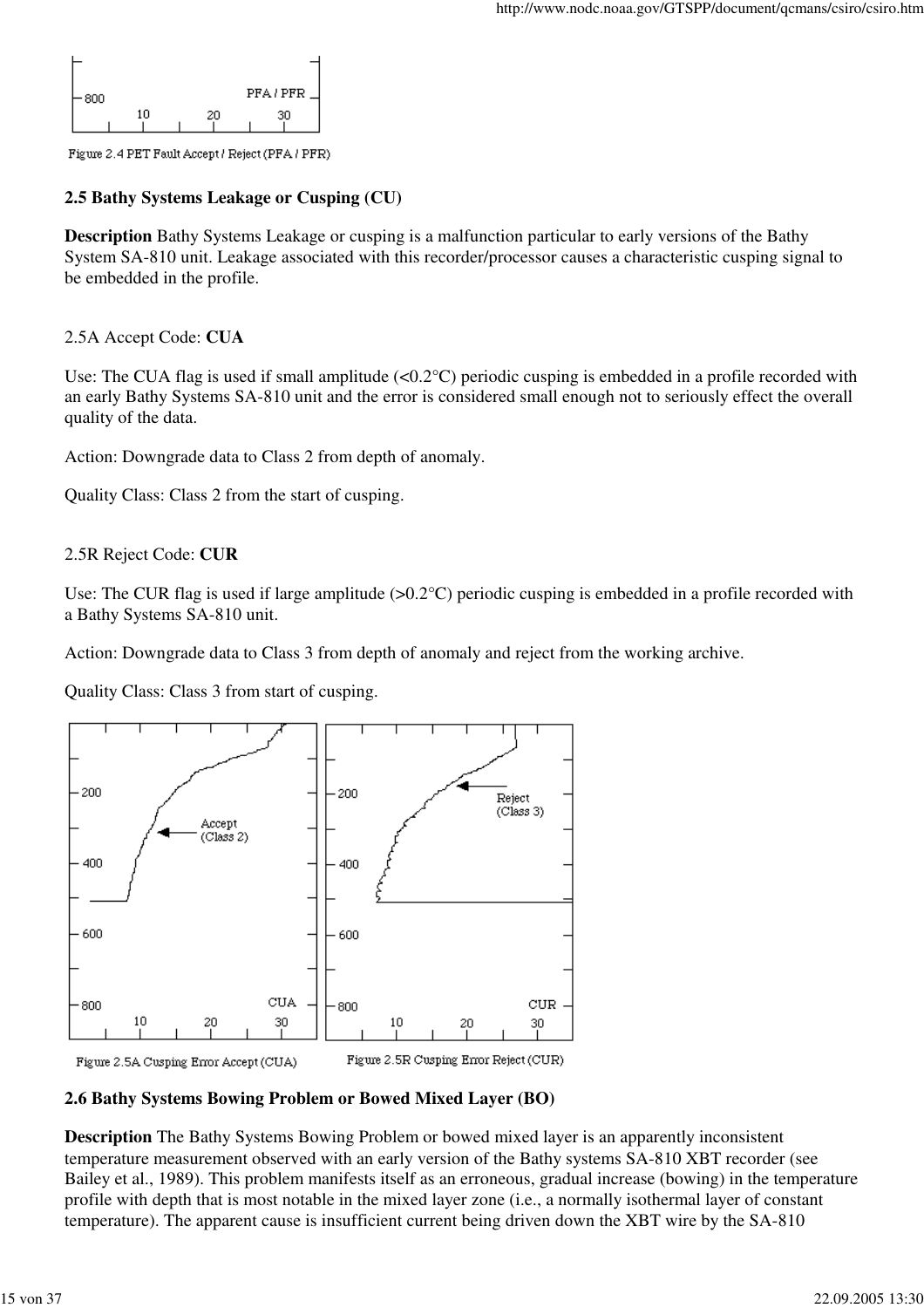recorder. The wire is only quality assured to carry around 150-200 microamps, and the early version of the SA-810 drives approximately 20 microamps down the wire. Any slight imperfections in the wire (such as damage to the insulation) cause problems at these lower current levels.

#### 2.6A Accept Code: **BOA**

Use: The BOA flag is used if the magnitude of the resulting error is small (i.e., warming of ~0.2°C in the mixed layer) or difficult to detect. BOA can be used as a cautionary flag to mark a potentially realistic inversion detected in the mixed layer of a profile recorded with a Bathy Systems SA-810 unit.

Action: Downgrade data to Class 2 from the surface.

Quality Class: Class 2 from the surface.

#### 2.6R Reject Code: **BOR**

Use: The BOR flag is used if an unrealistic inversion (warming of  $> 0.2$ °C in a region where inversions have not previously been observed) is detected in the mixed layer of a profile recorded with a Bathy Systems SA-810 unit).

Action: Downgrade data to Class 3 from the surface and reject from the working archive.

Quality Class: Class 3 from surface.



Figure 2.6 Bathy Systems Bowing Problem or Bowed Mixed Layer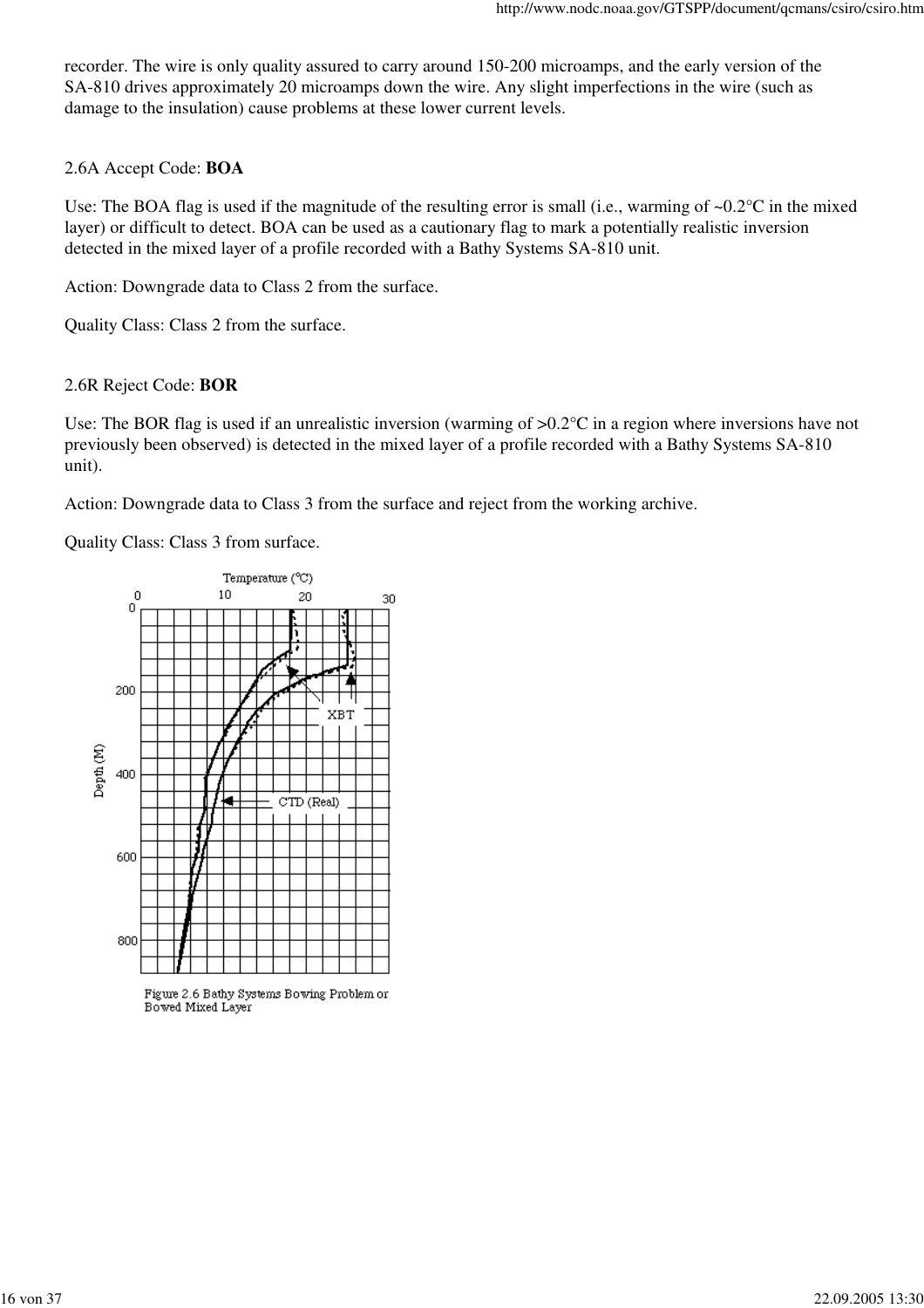

### **2.7 Sippican MK-9 Processor Malfunction or Sticking Bit Problem (SB)**

**Description** The Sippican MK-9 Processor Malfunction or Sticking bit problem is a Sippican MK-9 firmware problem associated with the storage of bit information that results in continuous, small amplitude, step-like features in the profile. The steps can usually be filtered using a running mean or a median filter (on most occasions a median filter is used over 19 points), without degradation to the overall profile data.

#### 2.7A Accept Code: **SBA**

Use: The SBA flag is used if small amplitude step-like features are observed in a profile recorded with a version of the MK-9 unit known to exhibit this problem.

Action: Apply a 19 point median filter with coefficients of 0.0526. Downgrade data to Class 2 from the surface.

Quality Class: Class 2 from surface.

#### 2.7R Reject Code: **SBR**

Use: The SBR flag is used if large amplitude step-like features are observed in a profile recorded with a version of the MK-9 unit known to exhibit this problem.

Action: Downgrade data to Class 3 from the surface and reject from the working archives.

Quality Class: Class 3 from surface.

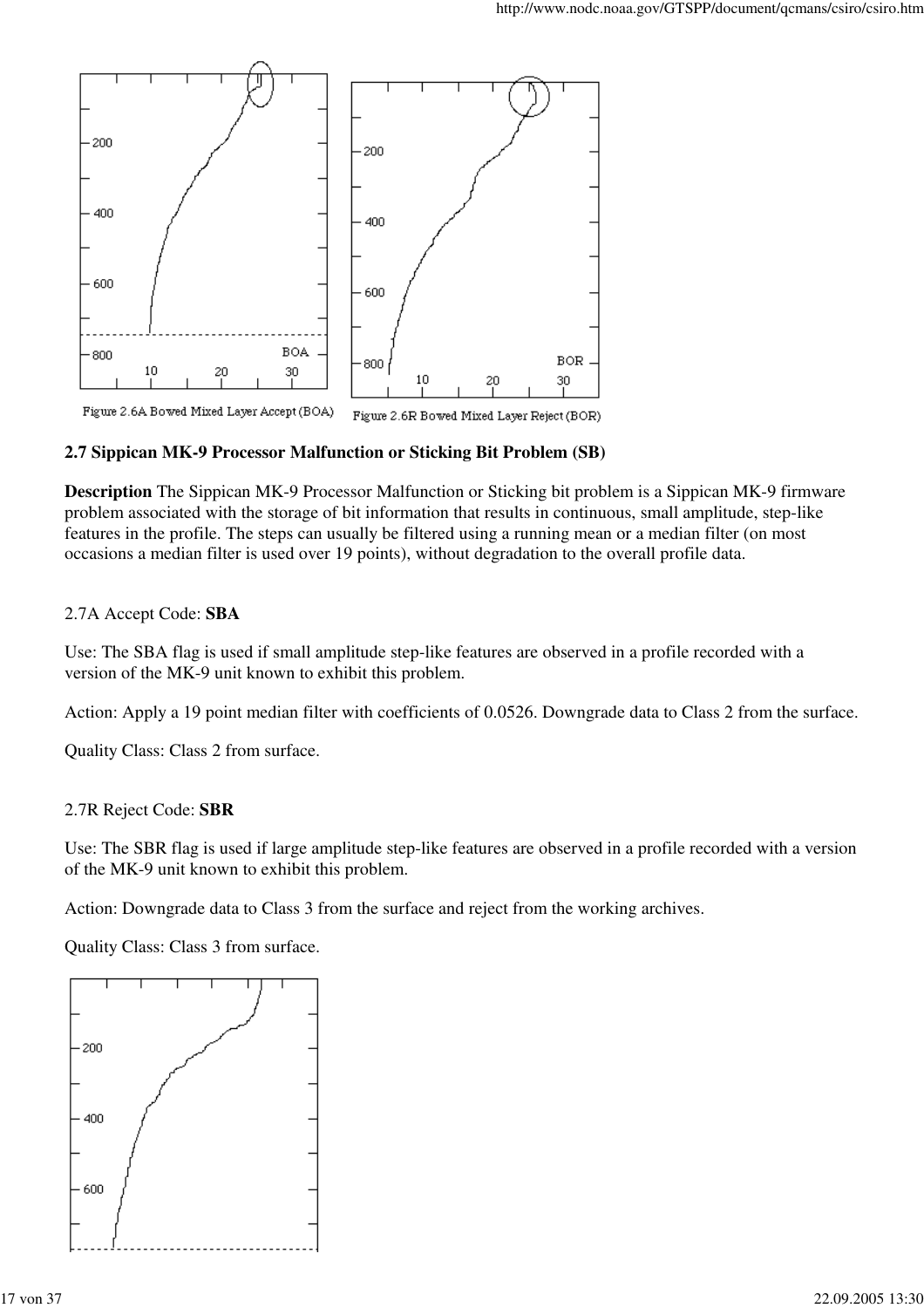| 800 |  |  | <b>SBA</b> |  |
|-----|--|--|------------|--|
|     |  |  |            |  |
|     |  |  |            |  |

Figure 2.7A Sticking Bit Problem Accept (SBA)

### **2.8 Sippican MK-9 Timing Delay Problem or Driver Error (DR)**

**Description** The Sippican MK-9 timing delay problem or driver error is an error in the recognition of the start of descent of an XBT (i.e., probe contact with water) that results in a depth error. This error has been detected during testing of some versions of the Sippican MK-9/MS-DOS XBT system. The problem is due to a software error in the recognition and handling of different versions of the GPIB (interface from MK-9 to XBT) driver routines. The resultant data errors are highly erratic and random in nature, and in most cases the degree of depth error is indeterminable in data collected in the field under normal conditions. Later versions of the software do not suffer from this problem. (For more information refer to Intergovernmental Oceanographic Commission, 1992: Summary report on the Ad Hoc Meeting of the IGOSS Task Team on Quality Control for Automated Systems, Marion, Massachusetts, USA, 36 June 1991. IOC/INF-888, pp 144).

#### 2.8A Accept Code: **DRA**

Use: The DRA flag is used on all XBT profiles that were recorded with the offending software/hardware combination. The data was corrected by adding the number of metres corresponding to the MODE of the timing delay (2.6 s) as calculated by bench top tests of the relevant equipment. A further 4 metres of data has been deleted due to start up transients taking the total depth of affected data to 20 m.

Action: Downgrade data to Class 2 from the surface.

Quality Class: Class 2 from surface.

#### 2.8R Reject Code: **DRR**

Use: The DRR flag is used if the data do exhibit extreme inconsistencies and were recorded with the offending software/hardware combinations. No correction is applied.

Action: Downgrade data to Class 3 from surface and reject from the working archives.

Quality Class: Class 3 from surface.

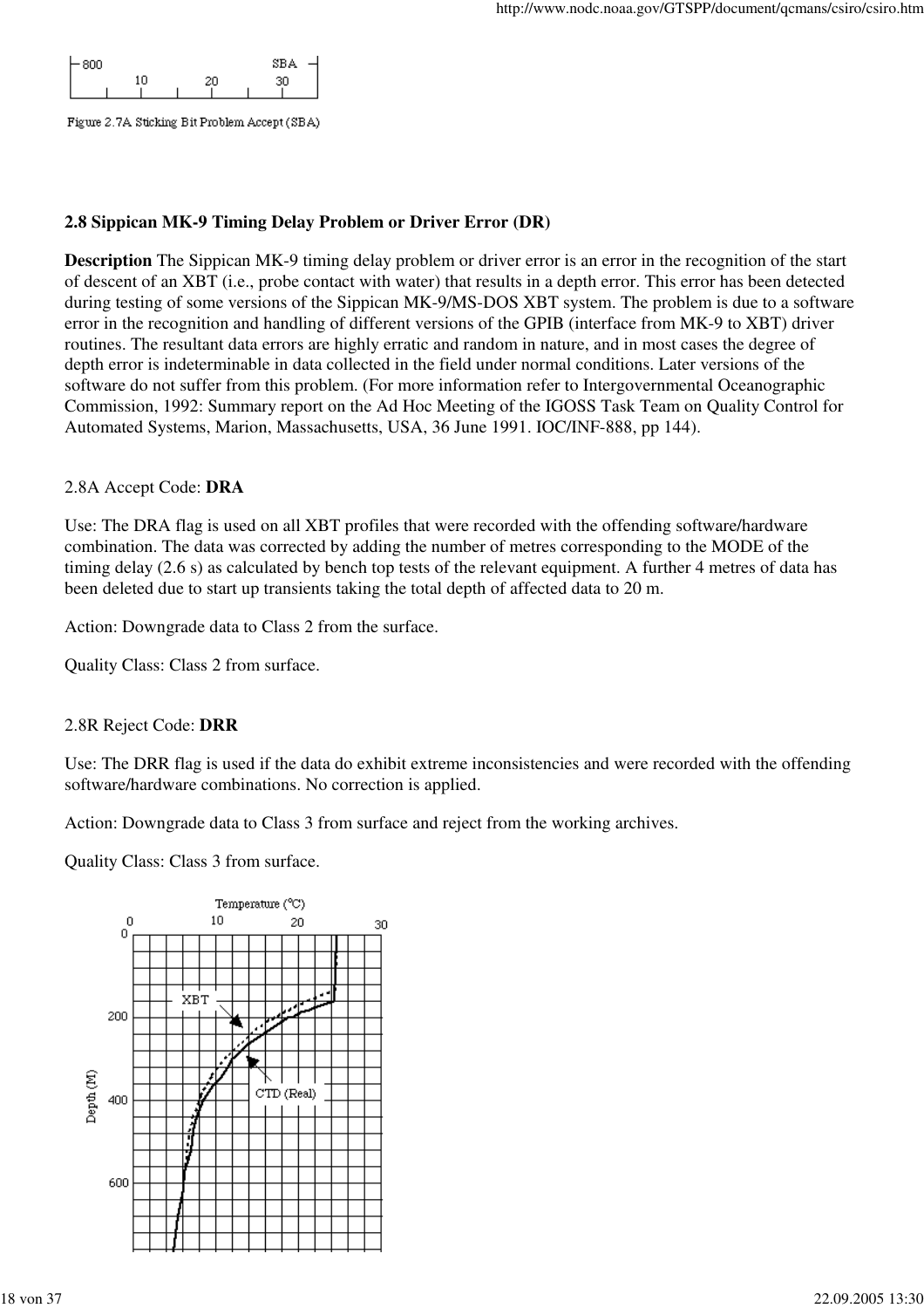

Figure 2.8 Timing Delay Problem or Driver Error (DR)

## **3. General Profile Flags**

The "general profile" subcategory of flags includes malfunctions that are routinely observed and which require interpolation, deletion or filtering of the data. These include wire breaks and various types of spikes introduced by outside electrical interference. Many of the spike type errors can be interpolated or filtered with the remaining temperature records being unaffected. If the interference is severe this will not be the case, and the quality of the remainder of the temperature records in the profile will be downgraded. Also included in this category are cases where the probe hits the bottom and data below this depth must be rejected.

## **3.1 Hit Bottom (HB)**

**Description** When the probe hits the bottom, the temperature trace usually goes isothermal (as the fall rate equation still assumes the probe to be descending). Contact with the bottom is often indicated by a small horizontal spike or undulation. The spike can be due to overheating of the thermistors or physical contact with the bottom. Data recorded beyond the hit bottom event is rejected as erroneous.

## 3.1A Accept Code: **HBA**

Use: The HBA flag is used if the isothermal layer recorded before a hit bottom event is suspected to be a real bottom isothermal boundary layer. This layer is often difficult to detect as the hit bottom spike may not always be clearly marked and the data recorded after the hit bottom event are also of constant temperature.

Action: Downgrade the data to Class 2 from depth of anomaly.

Quality Class: Class 2 from depth of possible isothermal boundary layer.

## 3.1R Reject Code: **HBR**

Use: The HBR flag is used if a hit bottom event is indicated by the trace.

Action: Downgrade data to Class 3 from depth of hit bottom indicator and delete from working archive.

Quality Class: Class 3 from depth of hit bottom event.



Figure 3.1 Hit Bottom Accept / Reject (HBA / HBR)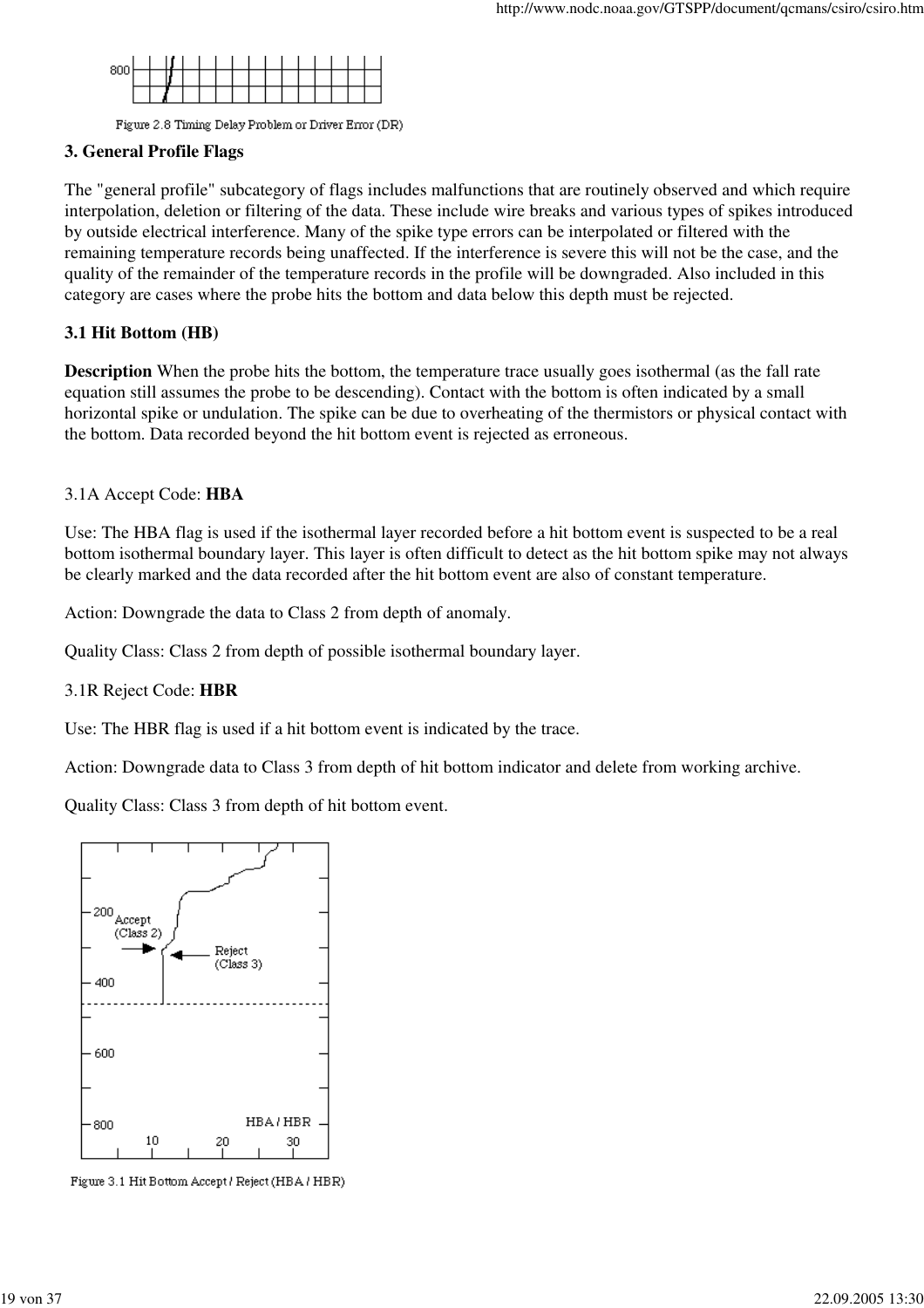

### **3.2 Wire Break (WB)**

**Description** When the XBT wire breaks, a short circuit causes the temperature readings to go off scale either to the low (wire breaks from the spool in the launcher) or to the high (wire breaks from the descending probe's spool) temperature end of the scale. The main causes of wire breaks can be fouling or if the terminal depth of the probe is reached (i.e., a good XBT cast in deep water ends with a wire break). Often a wire stretch will precede a wire break (see also **WS** wire stretch).

3.2A Accept Code: N/A

#### 3.2R Reject Code: **WBR**

Use: The WBR flag is used if the bottom of the XBT profile exhibits a sudden deflection to the high or low temperature end of the scale.

Action: Downgrade data to Class 4 from depth of initial point of damage and delete from working archive.

Quality Class: Class 4 from depth of wire break.



**3.3 Spikes (SP)**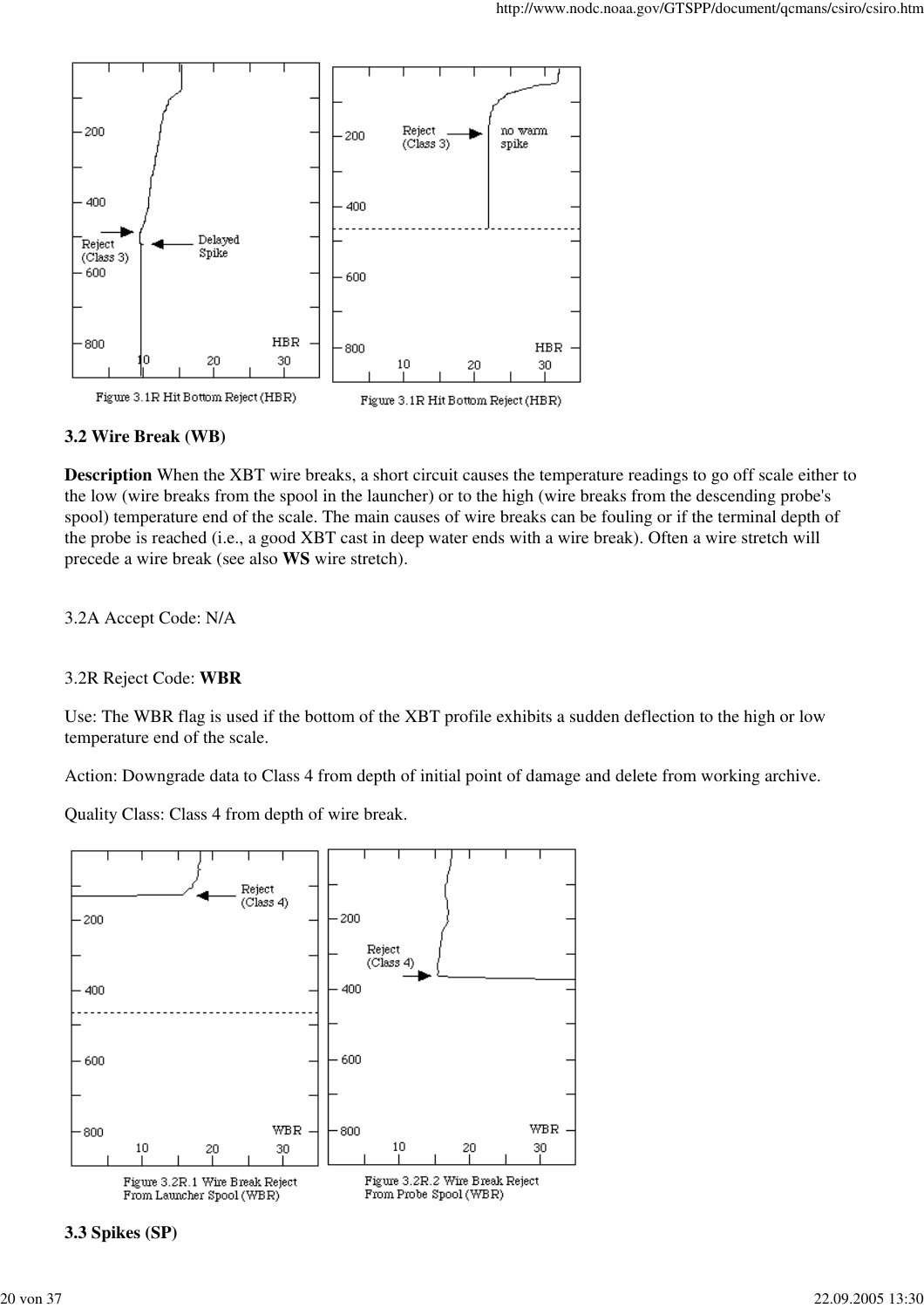**Description** Isolated or intermittent spikes can be the result of external electrical or electromagnetic interference that influences the XBT system's output. Ship's radio signals, lightning and XBT wire shorting against the side of the ship can often cause spikes in the profile. Spikes may appear to be severe but temperatures may often be successfully interpolated. A spike in the profile data is generally considered to be  $>0.2$ °C as the accuracy of the XBT instrument is rated to  $\pm 0.15$ °C so that noise of this order or smaller can usually be ignored.

### 3.3A Accept Code: **SPA**

Use: The SPA flag is used if the spike is restricted to a narrow range of depths (i.e., only one or two temperature records) and the remaining temperature records are considered to be unaffected after interpolation.

Action: Remove and linearly interpolate data between erroneous points. Downgrade data to class 2 from depth of anomaly.

Quality Class: Class 2 from depth of spike.

#### 3.3R Reject Code: **SPR**

Use: The SPR flag is used if severe spiking  $(>0.2^{\circ}C$  and over a wide range of depths) occurs which can not be interpolated and the remaining temperature records are considered unreliable.

Action: Downgrade data to Class 4 from depth of anomaly and delete from working archive.

Quality Class: Class 4 from depth of spike.



## **3.4 High Frequency Interference (HF)**

**Description** As for spikes, high frequency interference is caused by electrical, or electromagnetic, interference, but results in continual spiking over a wide range of depths. Interference may sometimes appear severe but the temperature records underneath can often be successfully interpolated by filtering.

#### 3.4A Accept Code: **HFA**

Use: The HFA flag is used if the interference superimposed on a valid profile can be filtered without affecting the underlying profile. The validity of the underlying profile is established through comparison with neighbouring profiles.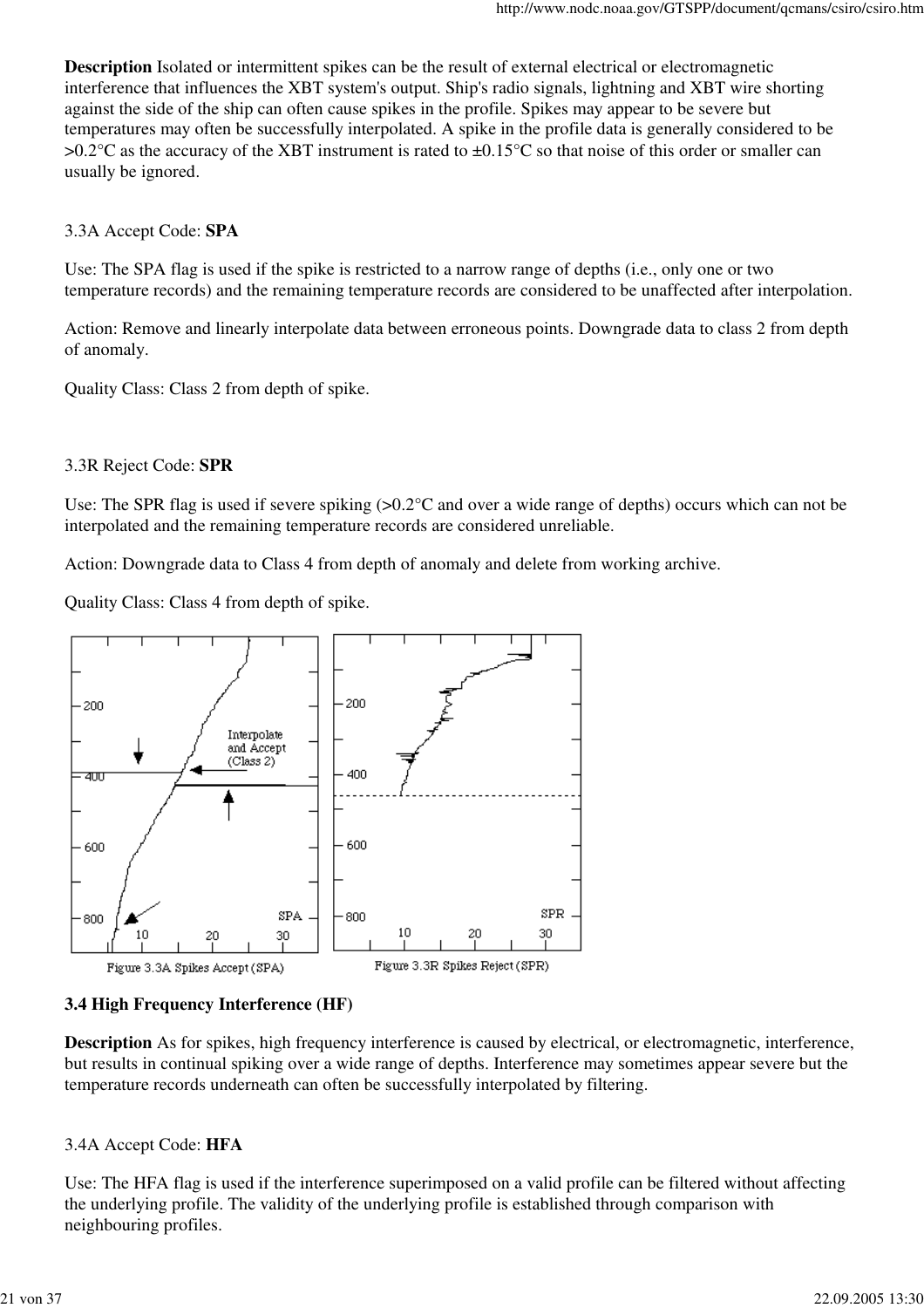Action: Apply a standard median filter or weighted mean filter to the selected number of data points. Re-check the profile to verify that spikes have been removed and compare to neighbouring profiles to ensure it has not been corrupted. Downgrade data to Class 2 from depth where filter was first applied.

Quality Class: Class 2 from depth of filtering.

#### 3.4R Reject Code: **HFR**

Use: The HFR flag is used if there is severe interference or if filtering fails and the temperature records are considered to be corrupt.

Action: Downgrade data to Class 3 from start of anomaly and reject from working archive.

Quality Class: Class 3 from start depth of interference.





Figure 3.4R High Frequency Reject (HFR)

## **3.5 Insulation Penetration (IP)**

**Description** An insulation penetration appears as a sharp spike(s) towards the high temperature end of the scale, generally followed by a gradual recovery. This is caused by damage to the wire insulation. The insulation damage will tend to heal itself by the interaction between the wire and seawater; however caution must be observed as the recovery may not be complete. Severe insulation penetration causes continual elevated temperatures from the depth of the leakage. (Note: insulation penetration is a special form of leakage, see also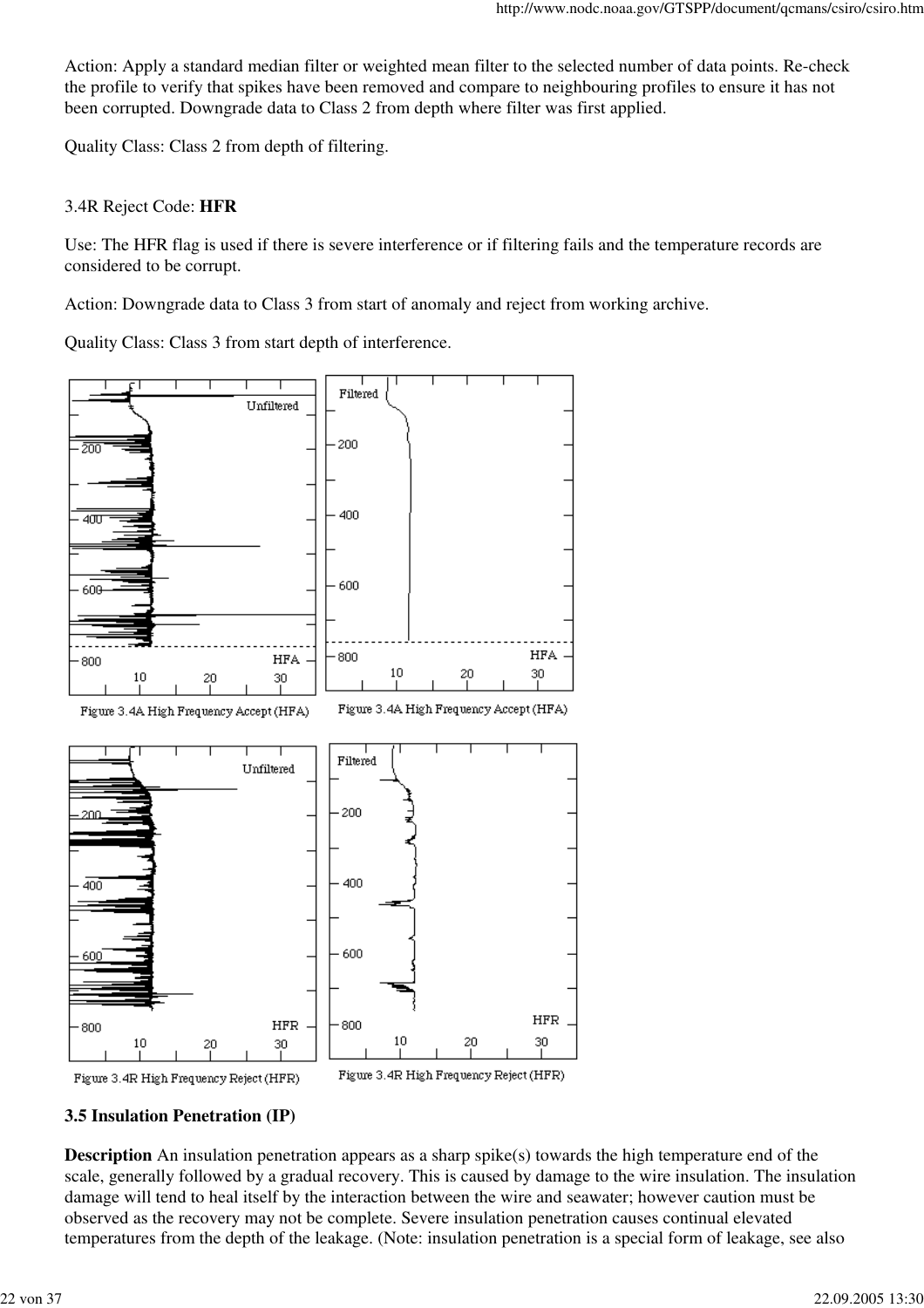#### **LE** leakage.)

#### 3.5A Accept Code: **IPA**

Use: The IPA flag is used if the temperature is considered to have quickly and fully recovered from signs of insulation damage. There is a consistency of temperature readings at depth when compared with neighbouring profiles.

Action: Replace the spike with linearly interpolated data. Downgrade data to Class 2 from point of anomaly.

Quality Class: Class 2 from depth of spike.

### 3.5R Reject Code: **IPR**

Use: The IPR flag is used if the profile is deemed not to have fully recovered from the insulation penetration spike. There is an inconsistency of temperature readings at depth when compared with neighbouring profiles.

Action: Downgrade data to Class 3 from depth of anomaly and reject from working archive.

Quality Class: Class 3 data from depth of spike.



Figure 3.5A Insulation Penetration Accept (IPA) Figure 3.5R Insulation Penetration Reject (IPR)

#### **3.6 Constant Temperature Profile (CT)**

**Description** A constant temperature profile is a record of temperature data that appears abnormally isothermal. This event is the outcome of a faulty probe (broken thermistor or the weighted nose has broken off the probe) resulting in the system's inability to detect a change in resistance and hence temperature.

## 3.6A Accept Code: **CTA**

Use: The CTA flag is used if the sea surface temperature of an isothermal profile is considered consistent (valid) on cross checking with neighbouring profiles.

Action: Keep profile data to 10 metres depth then flag CTR to downgrade data to Class 3 below 10 metres and reject from working archive.

Quality Class: Class 1 to 10 metres; Class 3 below.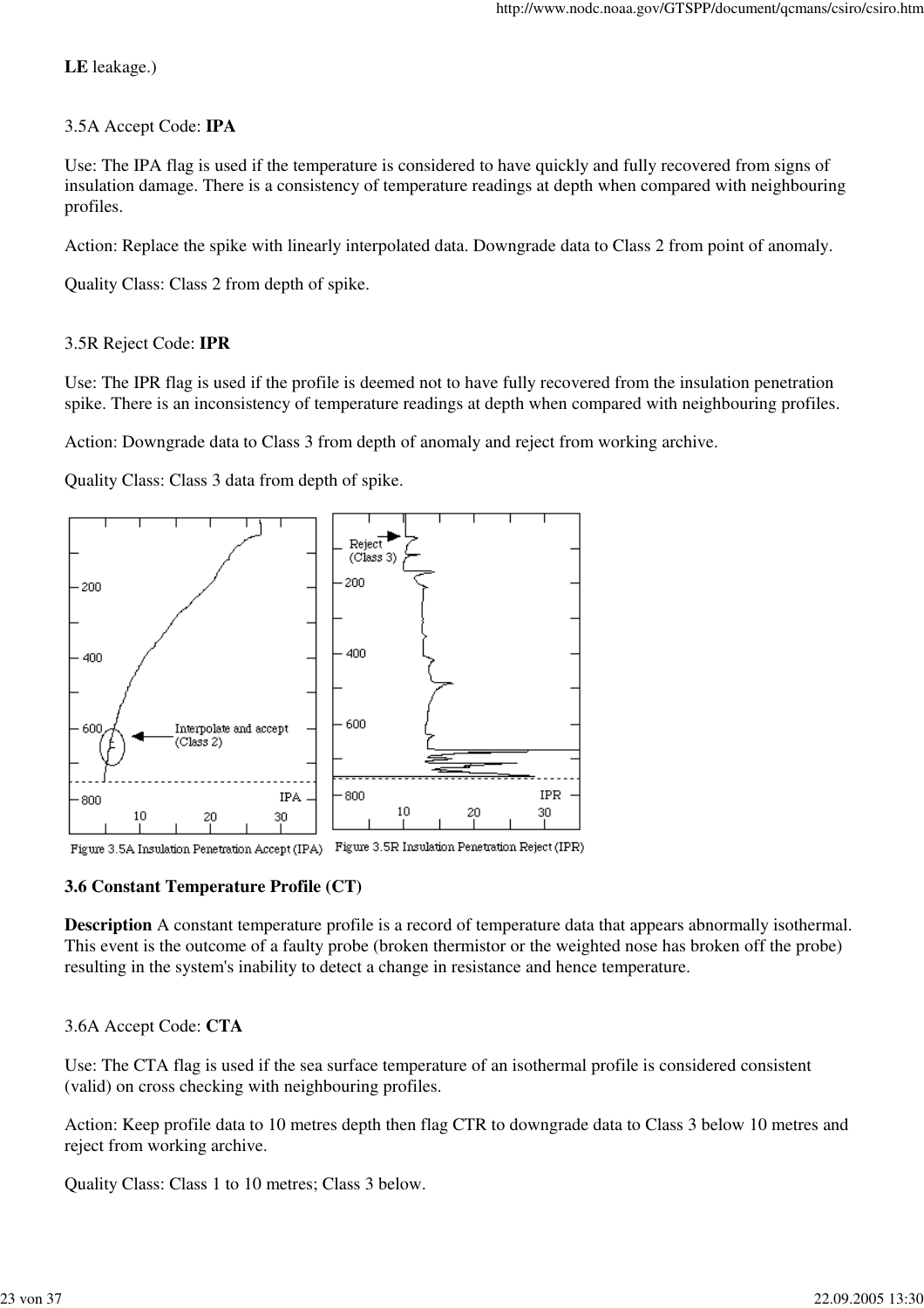#### 3.6R Reject Code: **CTR**

Use: The CTR flag is used to reject data from the surface if the profile is isothermal and if the surface temperature is inconsistent (invalid) with that of neighbouring profiles. It is also used to reject data below 10 m depth in profiles flagged CTA, and to reject data from the depth where temperatures become anomalously constant when no other fault is evident.

Action: Downgrade data to Class 3 from the affected depth and reject from working archive.

Quality Class: Class 3 from the depth of the fault.



Figure 3.6 Constant Temperature Profile Accept / Reject (CTA / CTR)

#### **3.7 No Trace (NT)**

**Description** No trace indicates that there is no profile data recorded or that the data is completely off-scale. This can be due to a number of reasons such as a wire break before the probe makes contact with the water or an observer launching a probe before the system's set-up procedures are complete.

3.7A Accept Code: N/A

#### 3.7R Reject Code: **NTR**

Use: The NTR flag is used if no data has been recorded or if recorded data is totally off scale.

Action: Downgrade data to Class 4 from the surface and delete from working archive.

Quality Class: Class 4 from the surface.

#### **3.8 No Good (NG)**

**Description** A "no good" profile is a profile in which the data are completely and obviously erroneous. This can happen for any of the reasons described. This flag is also used to "clean up" (delete) data that would otherwise be retained as Class 3 but is obviously Class 4.

3.8A Accept Code: N/A

3.8R Reject Code: **NGR**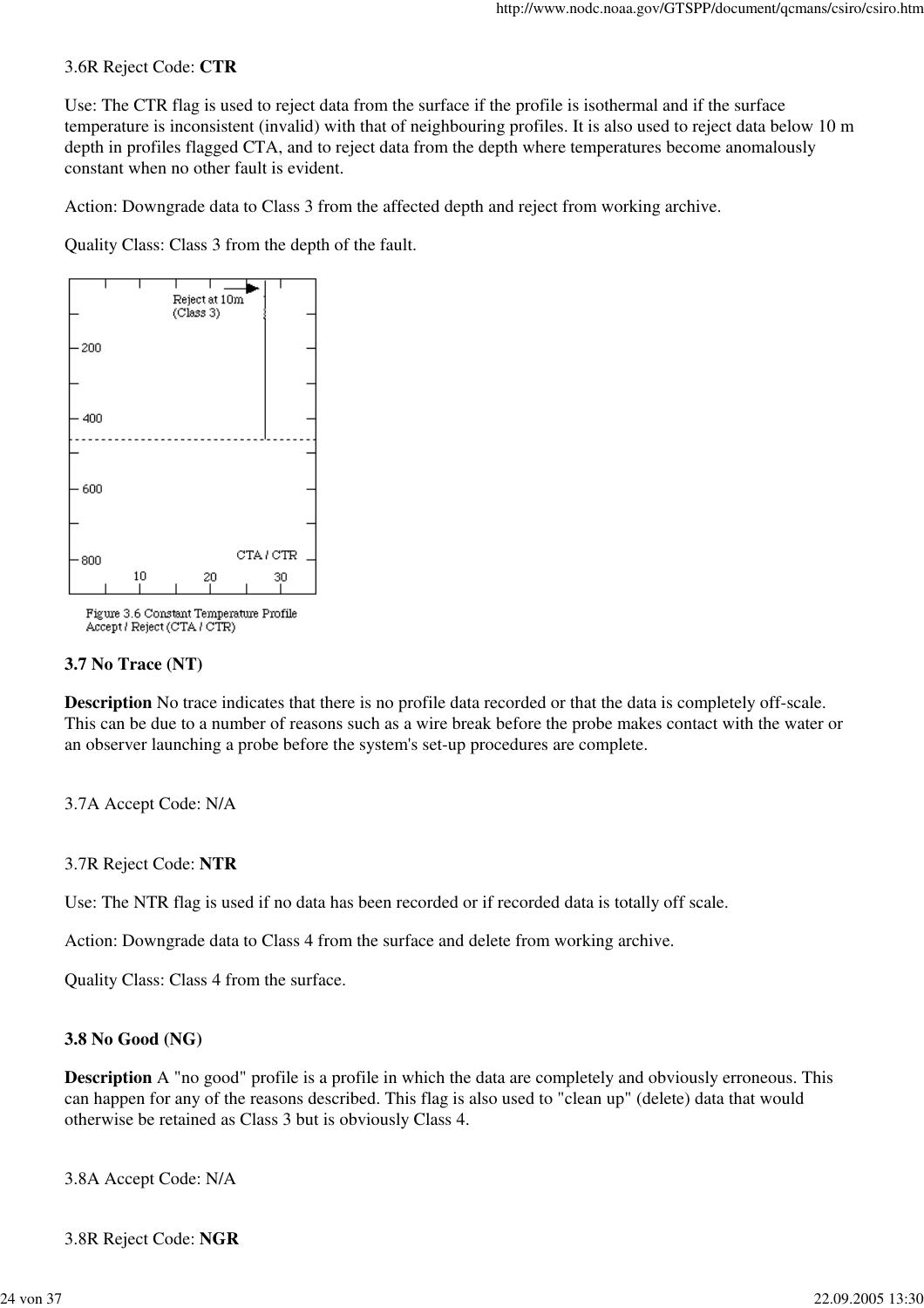Use: The NGR flag is used if all or a portion of the profile is obviously erroneous.

Action: Downgrade data to Class 4 from depth of the error and delete from working archive.

Quality Class: Class 4 from depth of the error.



Figure 3.8 No Good Reject (NGR)

#### **4. Inversion / Wire Stretch Flags**

Temperature inversions are common, real features of the ocean. An inversion is a stable increase of temperature with depth as a result of compensating salinity structure and is identified by a characteristic bulge to the high temperature side of an XBT profile. There is, however, a class of malfunctions (wire stretch) which can look very similar. Distinguishing between the two can be difficult. Whereas an inversion is a real increase of temperature with depth, a wire stretch because of an increase in tension in the wire (due to poor unreeling) can result in a similar bulge to the high temperature side of an XBT profile. The approach taken in the quality control of profiles showing an increase in temperature with depth, therefore, is to be conservative. Only those features that have either been confirmed by a check between neighbouring profiles (usually repeat drops), or have been observed in an area where inversions are known to occur are flagged as real. Unconfirmed features are flagged according to the degree of confidence we have in them. If the anomaly is suspected to be erroneous it should be flagged as a wire stretch.

#### **4.1 Inversion Confirmed Flag (IVA)**

**Description** An inversion is defined as a confirmed increase in temperature with depth observed at some point in the profile. Confirmation is established through the observation of the same feature in a neighbouring (usually a repeat) drop. These features usually occur in specific regions.

#### 4.1A Accept Code: **IVA**

Use: The IVA flag is used if the inversion is confirmed to be a real feature by observing the same feature in a repeat or neighbouring drop.

Action: Verify if inversions have previously been observed in the region or are found in neighbouring drops. No change to class of data.

Quality Class: Class 1 from the surface.

#### 4.1R Reject Code N/A

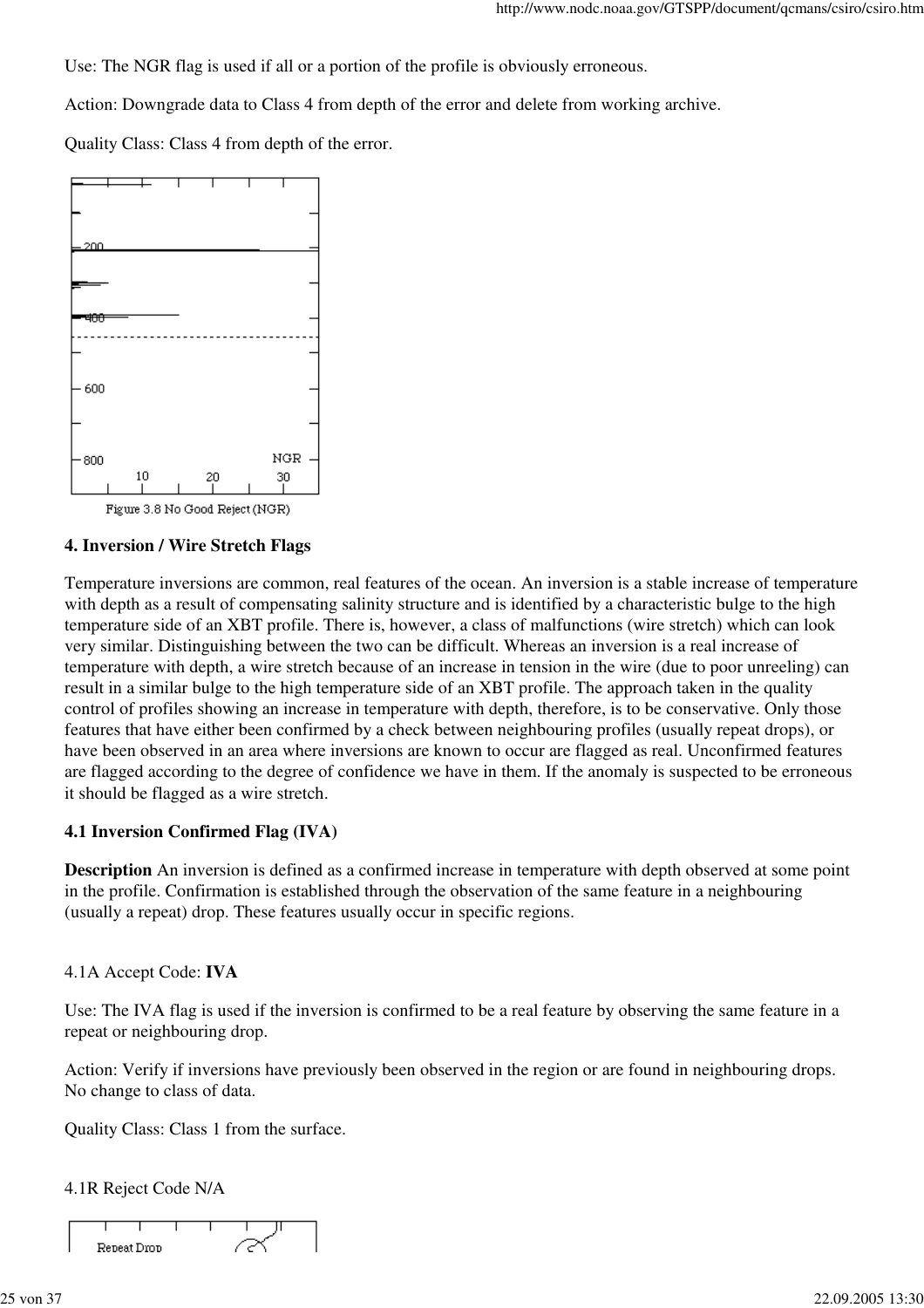

#### **4.2 Inversion in Mixed Layer Confirmed "Nub" Flag (NUA)**

 **Description** A nub is a special type of inversion in which an increase of temperature with depth is observed within or at the base of the mixed layer. Confirmation is established through the observation of the same feature in a neighbouring (usually a repeat) drop.

#### 4.2A Accept Code: **NUA**

Use: The NUA flag is used if the nub is confirmed to be real by observation of the same feature in the mixed layer of a repeat or neighbouring drop.

Action: Verify if nubs have previously been observed in the region or are found in neighbouring drops. No change to class of data.

Quality Class: Class 1 from the surface.

4.2R Reject Code N/A



**4.3 Inversion Probable Flag (PI)**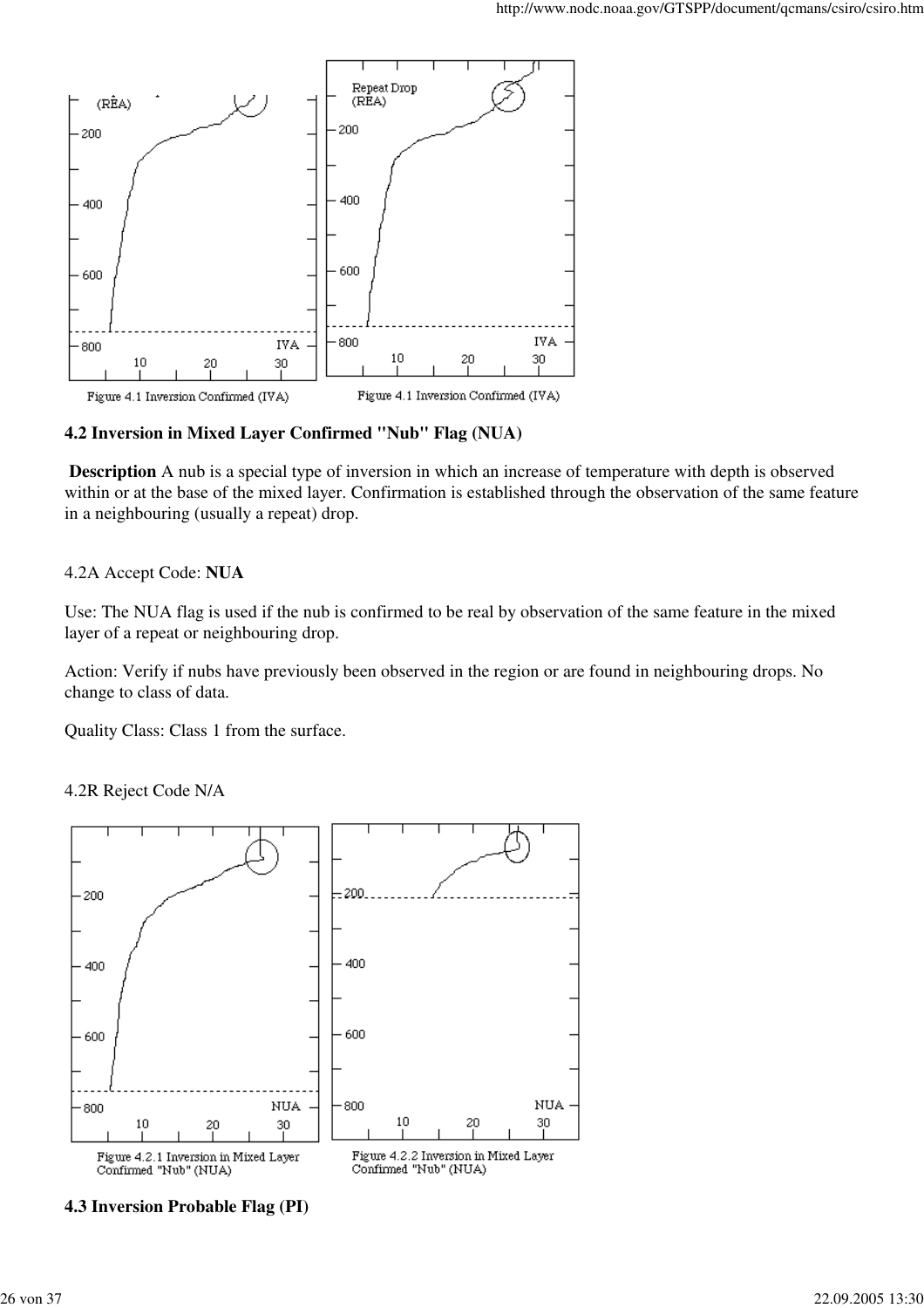**Description** A probable inversion is defined as an increase in temperature with depth observed at some point in the profile, but which is not fully confirmed by a repeat or neighbouring drop. The feature is considered to be probably real as inversions are known to occur in the region or similar features are found in neighbouring drops.

#### 4.3A Accept Code **PIA**

Use: The PIA flag is used if an inversion can not be completely confirmed by a neighbouring profile but the feature is probably real, because similar features have previously been observed in the region and in neighbouring profiles.

Action: Check if similar anomalies occur in neighbouring drops or if inversions have previously been observed in the region. Downgrade data to Class 2 from depth of anomaly.

Quality Class: Class 2 from depth of probable inversion.

### 4.3R Reject Code N/A



Figure 4.3 Probable Inversion (PIA)

#### **4.4 Possible Wire Stretch Accept Flag (WSA)**

**Description** A possible wire stretch is an apparent warming of temperature with depth at some point in the profile (usually small, ~0.2°C) which is considered to be unusual as there is little knowledge of inversions in the region and there is no confirmation from a neighbouring profile. The anomaly is accepted, however, because the magnitude of the inversion is small and/or there is also not enough evidence to completely doubt the profile.

#### 4.4A Accept Code **WSA**

Use: The WSA flag is used if the magnitude of the anomaly (warming) is small enough  $\sim 0.2^{\circ}$ C over a small range of depths) that it does not seriously effect the overall quality of the data.

Action: Check if similar anomalies are observed in neighbouring drops or have previously been observed in the region. Downgrade data to Class 2 from depth of anomaly.

Quality Class: Class 2 from depth of possible wire stretch.

4.4R Reject Code (See **WSR**, pg 62)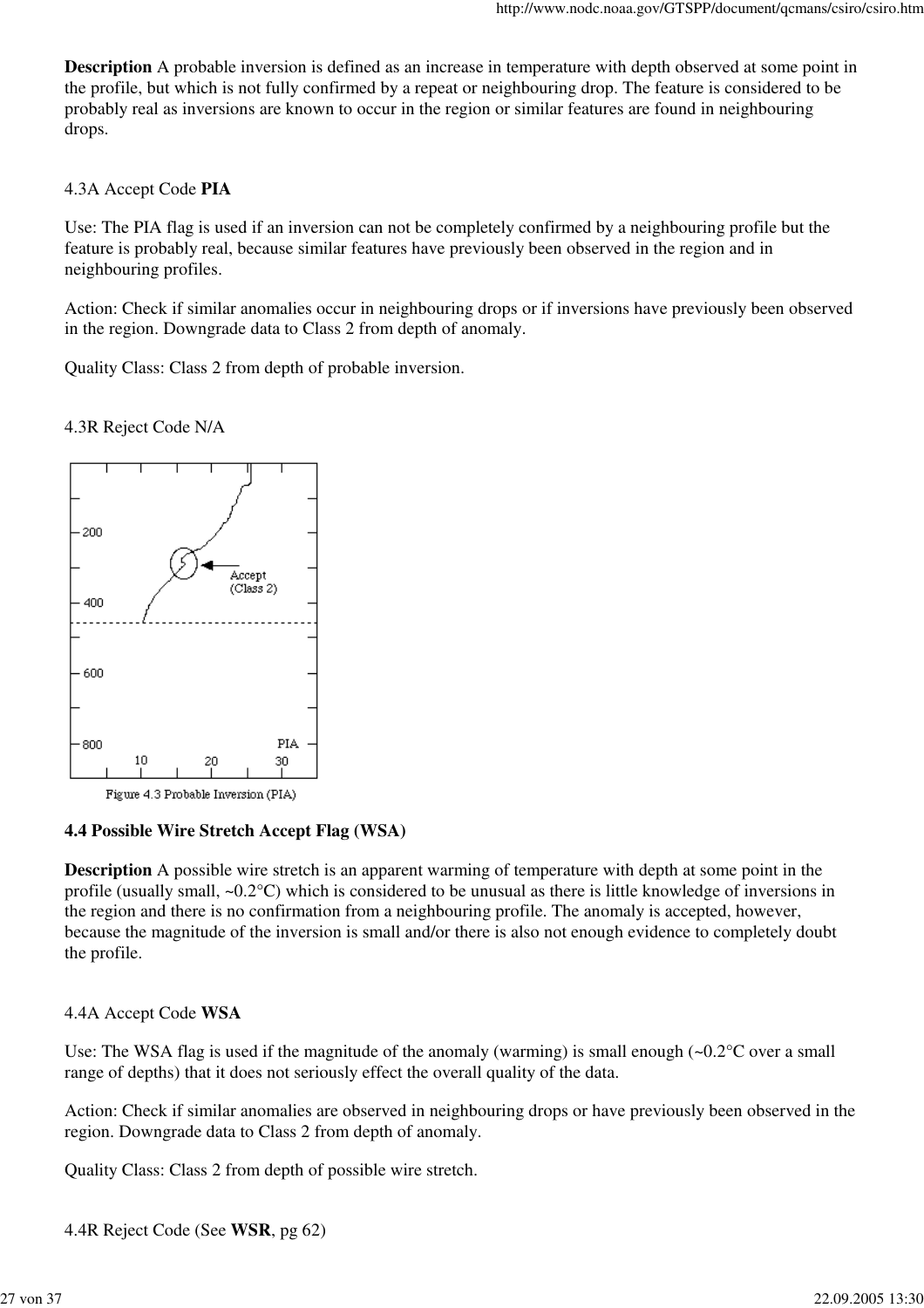

#### **4.5 Wire Stretch Reject Flag (WSR)**

**Description** A true wire stretch causes an abnormal increase of temperature with depth (usually  $> 0.2$ °C observed over a large range of depths). The feature is considered to be erroneous because temperatures at depth are inconsistent (warmer) when checked against neighbouring profiles. A wire stretch is often observed at the base of a trace before a wire break, (see also **WB** Wire Break), or if fouling or restricted unreeling occurs.

#### 4.5A Accept Code (see **WSA**, pg 60)

#### 4.5R Reject Code **WSR**

Use: The WSR flag is used if an unrealistic bulge to the high temperature end of the scale is present that does not fully recover.

Action: Downgrade data to Class 3 from depth of anomaly and reject from working archive.

Quality Class: Class 3 below depth of wire stretch.



#### **5. Structure / Signal Leakage Flags**

Temperature profiles in the upper layers of the ocean can exhibit many types of real, fine scale structure that are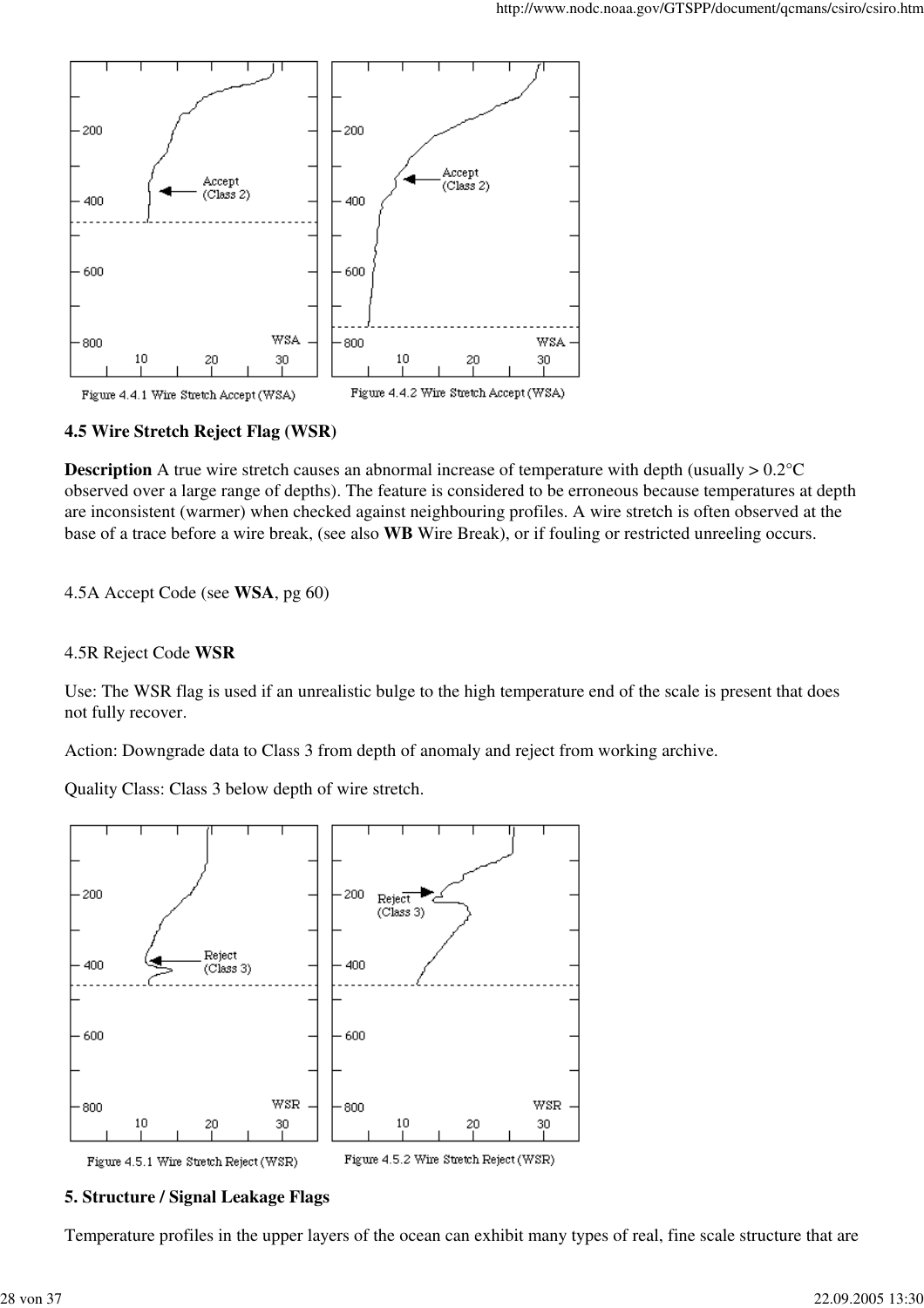generated by a variety of small scale mixing and turbulent processes. Fine structure specifically refers to structure in the hydrographic and flow fields of the ocean, on vertical scales of 1-100 metres. These are usually associated with horizontal scales of 1 m to 10 km and time scales of one minute to several days (McPhaden, 1985). One type of malfunction (leakage) can also result in temperature profiles with characteristics similar to fine scale structure. As was the case for inversions, it is often difficult to distinguish between the real feature and the malfunction so verification with neighbouring (or repeat) profiles and previous knowledge of the region is used for confirmation. Fine scale structure resulting from small scale mixing processes is commonly observed in a profile as many small step-like features or interleavings. Leakage may show similar characteristics; however the small-scale structure is often sharper and the temperatures below the depth of the anomaly will tend to be warmer when compared with neighbouring profiles. Like the inversion/wire stretch category there is again no clear black and white line between accepting or rejecting the profiles, and the different codes are allocated according to the degree of confidence that can be placed in the confirmation process. If the anomaly is suspected to be the result of a malfunction it should be flagged as leakage and rejected.

## **5.1a Fine Structure (Step-Like) Confirmed Flag (STA)**

**Description** Fine Structure consists of step-like features or small interleaving observed in a profile over a range of depths, (usually 10-100 m) or the entire profile. Thermostads, well-mixed regions where temperature and density vary little with depth, also appear as step-like features and so are included in this category. Confirmation is established by observation of the same structure in a repeat or neighbouring drop. This feature can occur in many regions.

## 5.1aA Accept Code **STA**

Use: The STA flag is used if highly structured step-like features are confirmed in a neighbouring (usually repeat) drop.

Action: Verify if small scale features have previously been observed in the region or found in neighbouring (usually repeat) drops. No change to class of data.

Quality Class: Class 1 from the surface.

5.1aR Reject Code N/A



Figure 5.1a Fine Structure (Step-like) Confirmed (STA) Figure 5.1a Fine Structure (Step-like) Confirmed (STA)

## **5.1b Fine Structure (Step-Like) Probable Flag (PS)**

**Description** Probable fine Structure (step-like) appears as unconfirmed isothermal or step-like features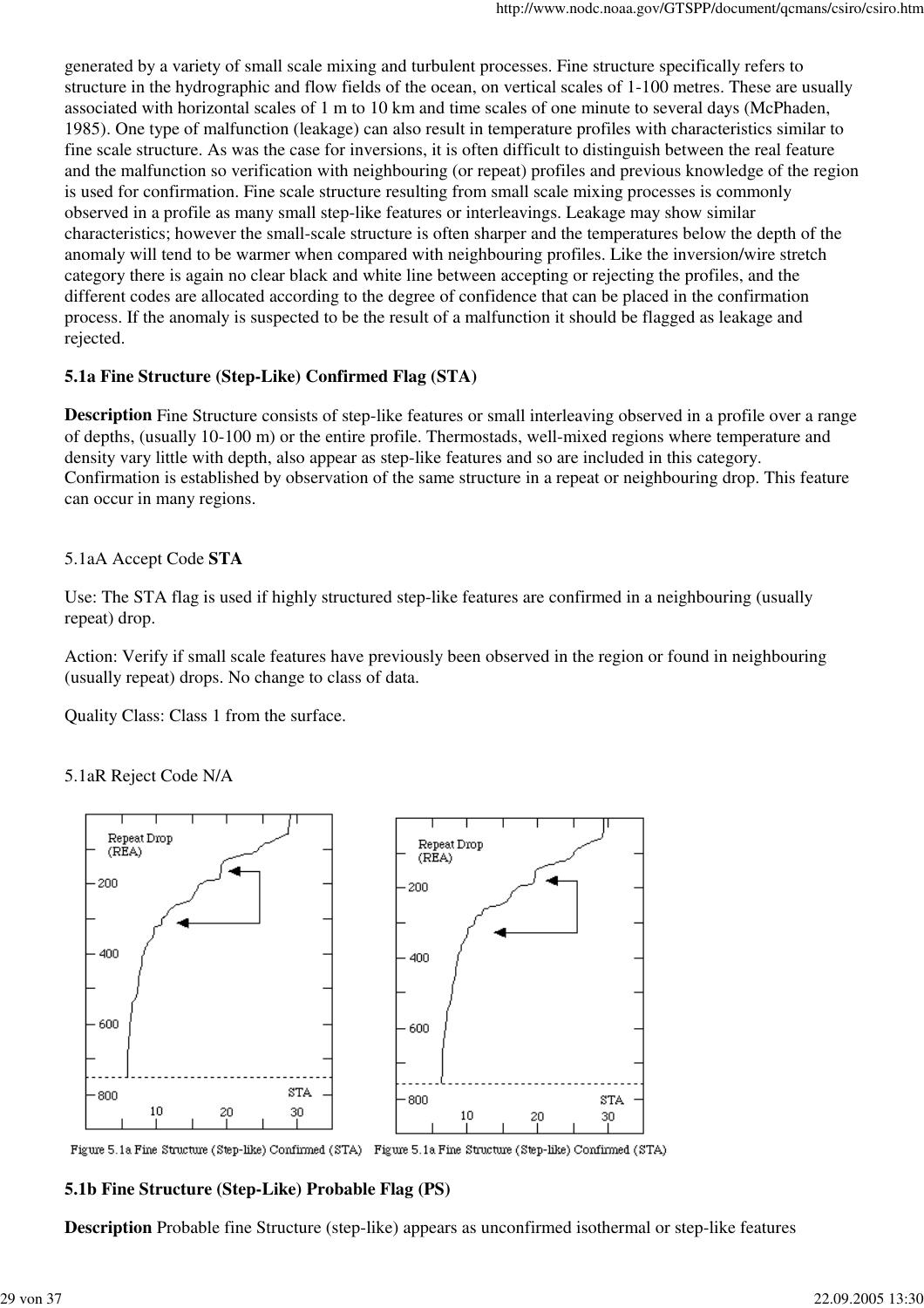(including thermostads) observed in a profile over a range of depths (usually 10-100 m) or the entire profile. The vertical gradient of the feature or features is substantially different from the background gradient and therefore resembles a cascade or staircase (see **FSA** for a description of another type of unconfirmed fine structure).

### 5.1bA Accept Code **PSA**

Use: The PSA flag is used if structured step-like features are observed in a drop but cannot be completely confirmed by a neighbouring profile. However, the feature is probably real because similar features have previously been observed in the region.

Action: Check if fine structure occurs in a neighbouring profile or has previously been observed in the region. Downgrade data to Class 2 from the surface.

Quality Class: Class 2 from the surface.

#### 5.1bR Reject Code N/A



Figure 5.1b Fine Structure (Step-like) Probable (PSA)

## **5.2 Surface Anomaly, Fine Structure Special Case Flag (SA)**

**Description** The surface anomaly is a special case of fine structure that is limited to the top 20 metres of the water column. A warm surface layer can sometimes form from solar heating and light winds (often referred to as the afternoon effect). The afternoon effect can warm surface layers of between 2-10 m thick by up to 1°C. Cooler freshwater layers due to precipitation or river-outflow can also cause a surface anomaly to develop. A surface anomaly is generally larger than 0.2°C. These surface features are often transient and can have small spatial scales so you must be cautious and remember that the XBT can have problems near the surface (see Surface Spikes **CS**, Bowing **BO**, and Insulation Penetration **IP)**.

## 5.2A Accept Code **SAA**

Use: The SAA flag is used if a warm or cool anomaly (of  $>0.2$ °C) is detected in the top 20 metres of the water column.

Action: Check if surface anomalies have previously been observed in the region or found in neighbouring drops. Downgrade data to Class 2 from the surface.

Quality Class: Class 2 from the surface.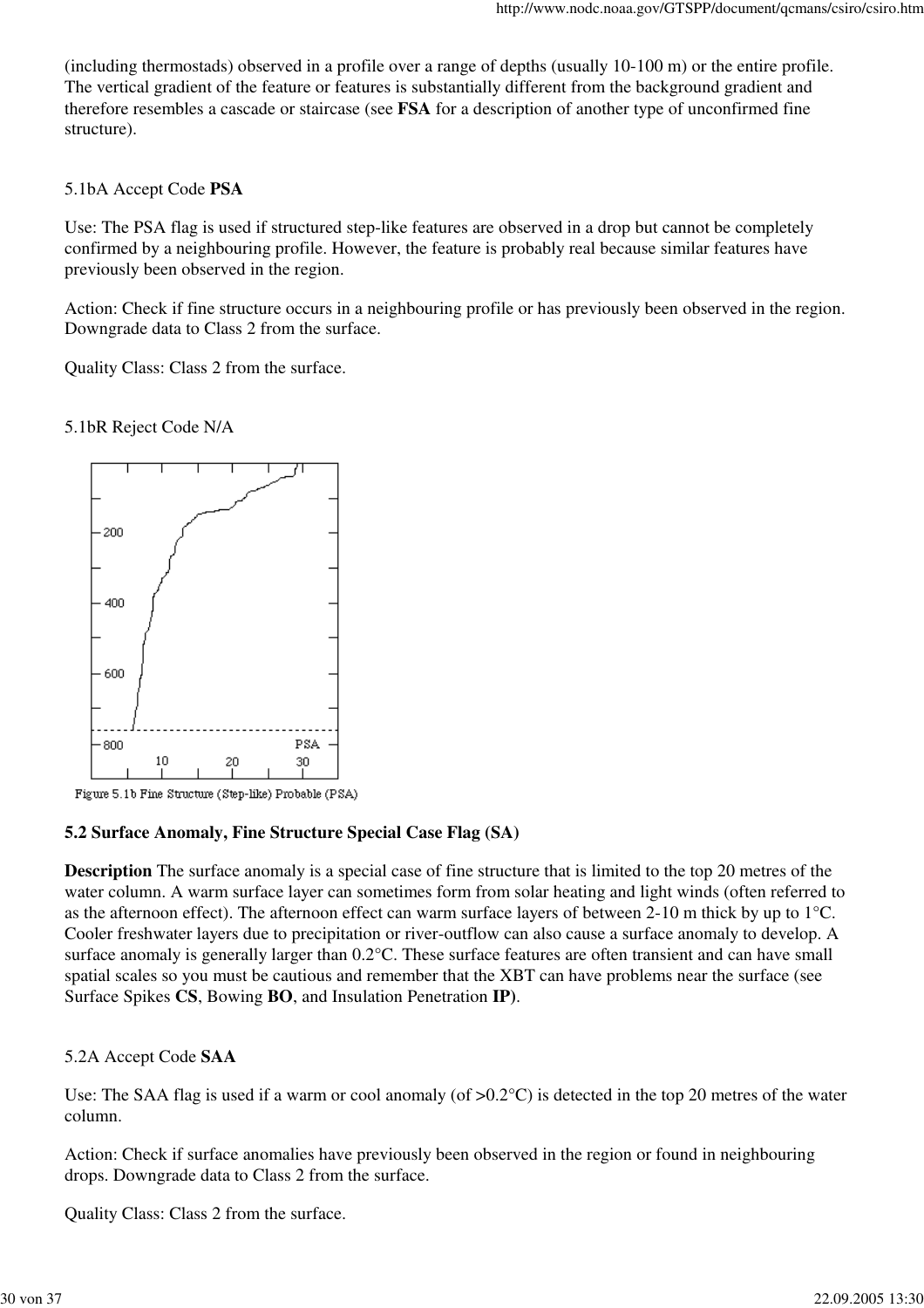#### 5.2R Reject Code N/A



## **5.3 Fine Structure Probable Flag (FS)**

**Description** Probable fine structure appears as unconfirmed, small-scale structure superimposed on the temperature profile over a range of depths (usually 10-100 m) or in the entire profile. It often appears as small scale interleavings in the temperature profile. The structure is probably real because, although confirmation can not be established, fine structure has been known to occur in the region or similar features are observed in neighbouring drops.

#### 5.3A Accept Code **FSA**

Use: The FSA flag is used if the fine-scale structure can not be completely confirmed by a neighbouring profile but validity is considered highly probable as similar features have previously been observed in the region.

Action: Check if fine structure occurs in a neighbouring profile or has previously been observed in the region. Downgrade data to Class 2 from the surface.

Quality Class: Class 2 from the surface.

5.3R Reject Code N/A

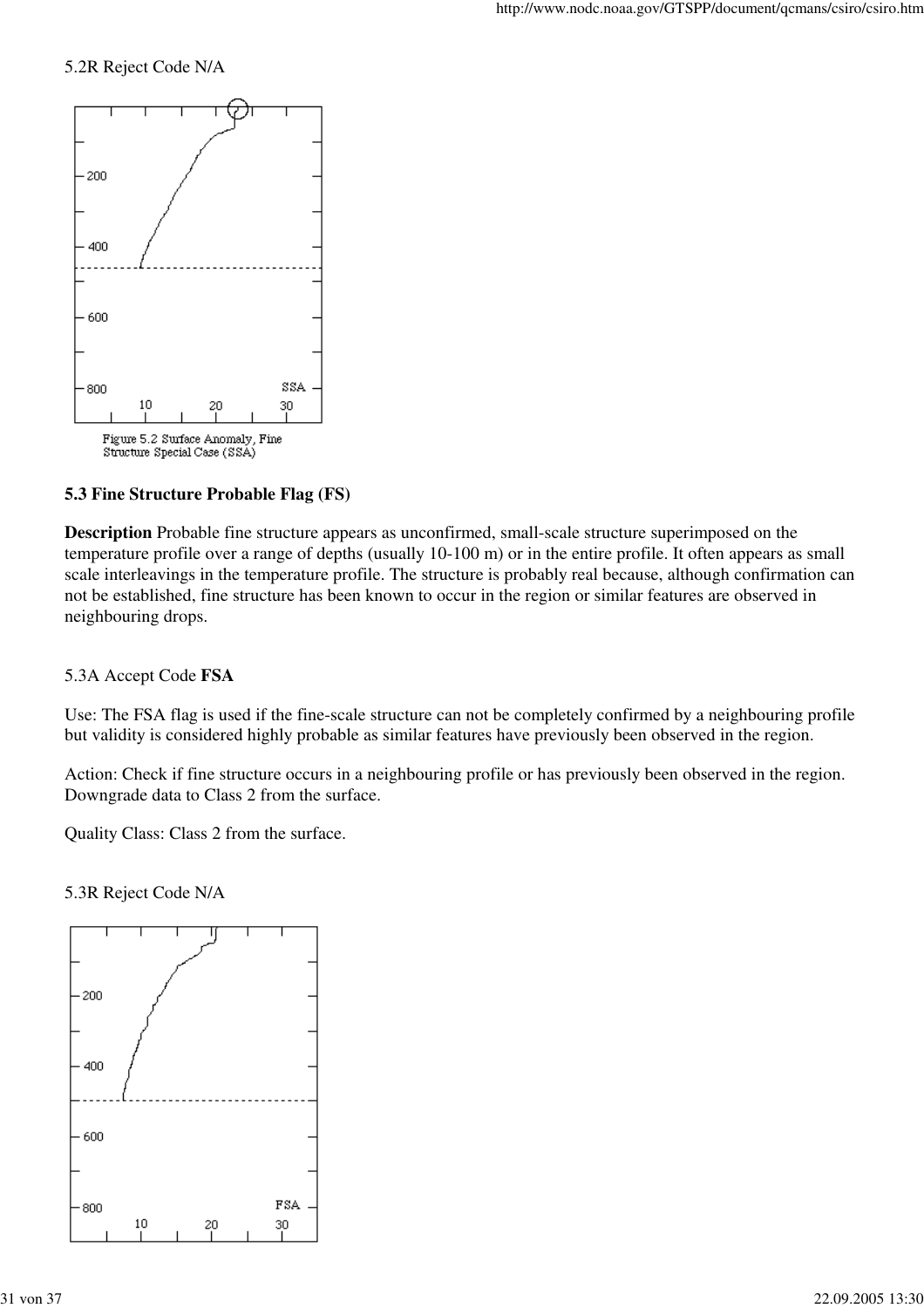Figure 5.3 Fine Structure Probable (FSA)

#### **5.4 Leakage Accept Flag (LE)**

**Description** Leakage appears as apparent structure of "jitter" over a range of depths (or the entire profile) that is considered to be unusual as there is little evidence of similar structure in the region, and/or there is no confirmation from a neighbouring profile. This flag can be used if there is some element of doubt whether the XBT system is working correctly, i.e., if there is a suspected signal leakage problem with the recording equipment. Where structure is observed in a BATHY message LEA will often be used instead of FSA due to the low resolution of the data. Leakage can also be a result of insulation penetration (see **IPR**) which has not healed leading to continuous leakage, or damage to the launcher cable or recorder.

#### 5.4A Accept Code **LEA**

Use: The LEA flag is used if the shape of the feature is somewhat characteristic of signal leakage ("jittery"), but the magnitude of the anomaly is small enough  $(-0.2^{\circ}C)$  over a range of depths) to be considered not to seriously effect the overall quality of the data and/or there is not enough evidence to completely doubt the profile.

Action: Check if similar anomalies are observed in neighbouring drops or have previously been observed in the region. Downgrade data to Class 2 from the surface.

Quality Class: Class 2 from the surface.

#### 5.4R Reject Code **LER**

Use: If leakage is observed as erratic, sharp and unrealistic structure over a range of depths or the entire profile, the data must be rejected. Temperatures at depth are generally warmer than neighbouring profiles.

Action: Check profile with neighbouring drops and downgrade data to Class 3 from the depth of anomaly and reject from the working archive.

Quality Class: Class 3 from depth of leakage.



#### **6. Eddy, Front or Current/ Temperature Offset Flags**

Eddies, oceanic fronts and currents are common meso-scale features in the oceans. These often appear in profile data as distinct increases and/or decreases in the temperature over large depth ranges when compared to neighbouring profiles. Depending on the horizontal sampling interval, a series of temperature displacements with depth can sometimes be seen in alternating or sequential drops as the ship crosses an eddy, current system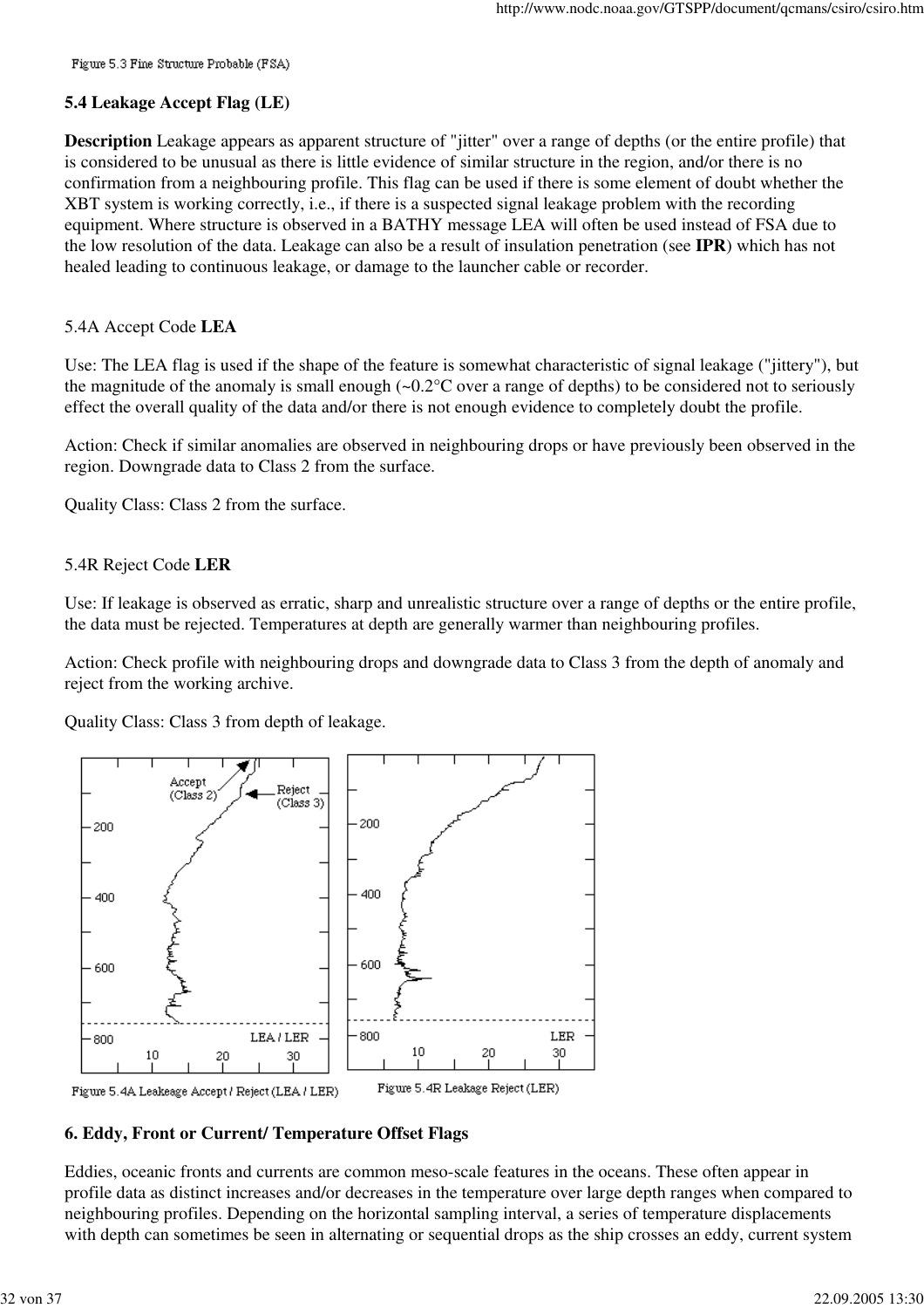or frontal region. Again there are malfunctions which can resemble these real features. An indication that the XBT may have malfunctioned due to wire stretch (see WSA), leakage (see LER) or a probe defect (see TOR) is often an observed temperature difference  $(>0.2^{\circ}C)$  at the bottom of the temperature profile when compared with its neighbours. Care must be taken to distinguish between such temperature offsets due to instrument malfunctions and ones due to real meso-scale features in the ocean. This is particularly true if the XBT does not sample to the bottom of the thermocline or if sampling is not at intervals that will resolve the horizontal space scales of the eddies, currents or fronts. Like the inversion/wire stretch and fine-structure/leakage categories there is again no clear black and white line between accept and reject flags and the different codes are allocated according to the degree of confidence that can be placed in the confirmation process. If the anomaly is considered to be the result of a malfunction, it should be flagged as such and rejected.

## **6.1 Eddy / Front / Current Confirmed Flag (EFA)**

**Description** An eddy, front or current appears as an increase/decrease in temperature over large depth ranges when compared to a neighbouring profile. A temperature displacement can sometimes be seen in alternating or sequential drops as the ship track crosses a current, eddy system or frontal region. Confirmation of the feature is established if neighbouring (usually repeat) profile pairs each side of the front show similar temperatures at depth. Temperature sections along the ship track can be used as further evidence these features are real.

## 6.1A Accept Code **EFA**

Use: The EFA flag is used if neighbouring (usually repeat) profile pairs each side of the front show similar temperatures at depth.

Action: Verify eddy/front/current by repeat or neighbouring drops and establish if eddies/fronts/currents have previously been observed in the region. Plot the temperature section along the cruise track for further confirmation. No change to class of data.

Quality Class: Class 1 from the surface.

6.1R Reject Code N/A



Figure 6.1 Eddy / Front Confirmed (EFA)

## **6.2 Temperature Difference at Depth Flag (TDA)**

**Description** A difference in temperature at depth is observed when compared to neighbouring profiles. The temperature difference can occur over the entire profile but the defining feature is the offset at the bottom of the profile. The feature is probably real as eddies, fronts or currents are known to occur in the region, although there is no exact confirmation from neighbouring profiles.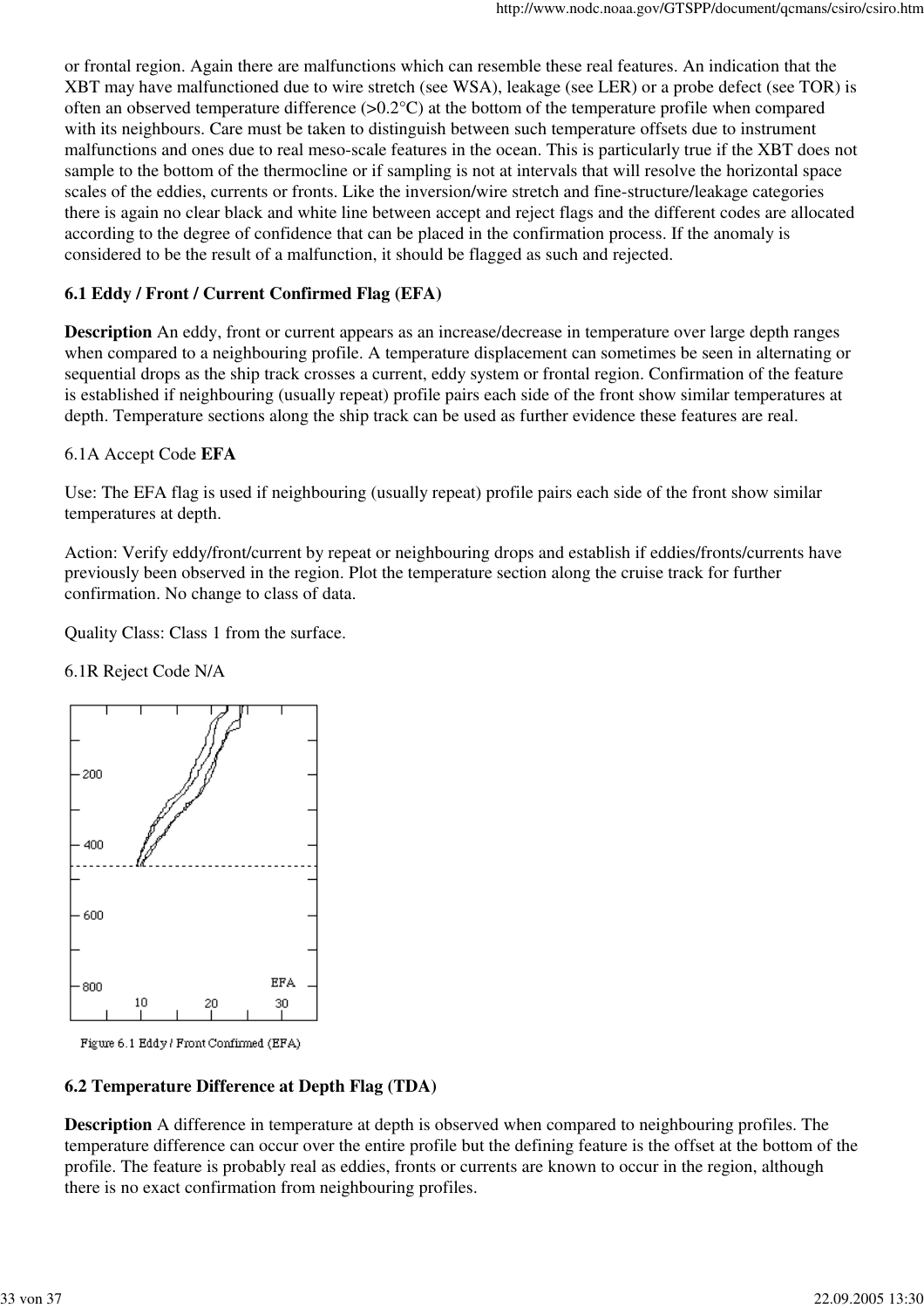#### 6.2A Accept Code **TDA**

Use: The TDA flag is used if a temperature difference (>0.2°C) at depth is observed when compared to neighbouring profiles but this difference cannot be confirmed as real. Eddies or fronts are known to occur in the region, however, so the feature is considered to be probably real.

Action: Check if a similar anomaly has been observed in a neighbouring drop or previously in the region. Downgrade data to Class 2 from the depth of the divergence.

Quality Class: Class 2 from the depth of the divergence.





Figure 6.2 Temperature Difference at Depth (TDA)

#### **6.3 Temperature Offset Reject Flag (TOR)**

**Description** A temperature offset is an unrealistic temperature displacement observed over a large range of depths, which is not observed in neighbouring drops and has not previously been observed in the region.

#### 6.3A Accept Code N/A

#### 6.3R Reject Code **TOR**

Use: The TOR flag is used if an unrealistic temperature difference can not be confirmed by a neighbouring drop and there is limited evidence that eddies or fronts occur in the region.

Action: Determine if temperature differences have previously been observed in the region. Downgrade data and reject from the working archive from the depth of the offset.

Quality Class: Class 3 from the depth of the offset.

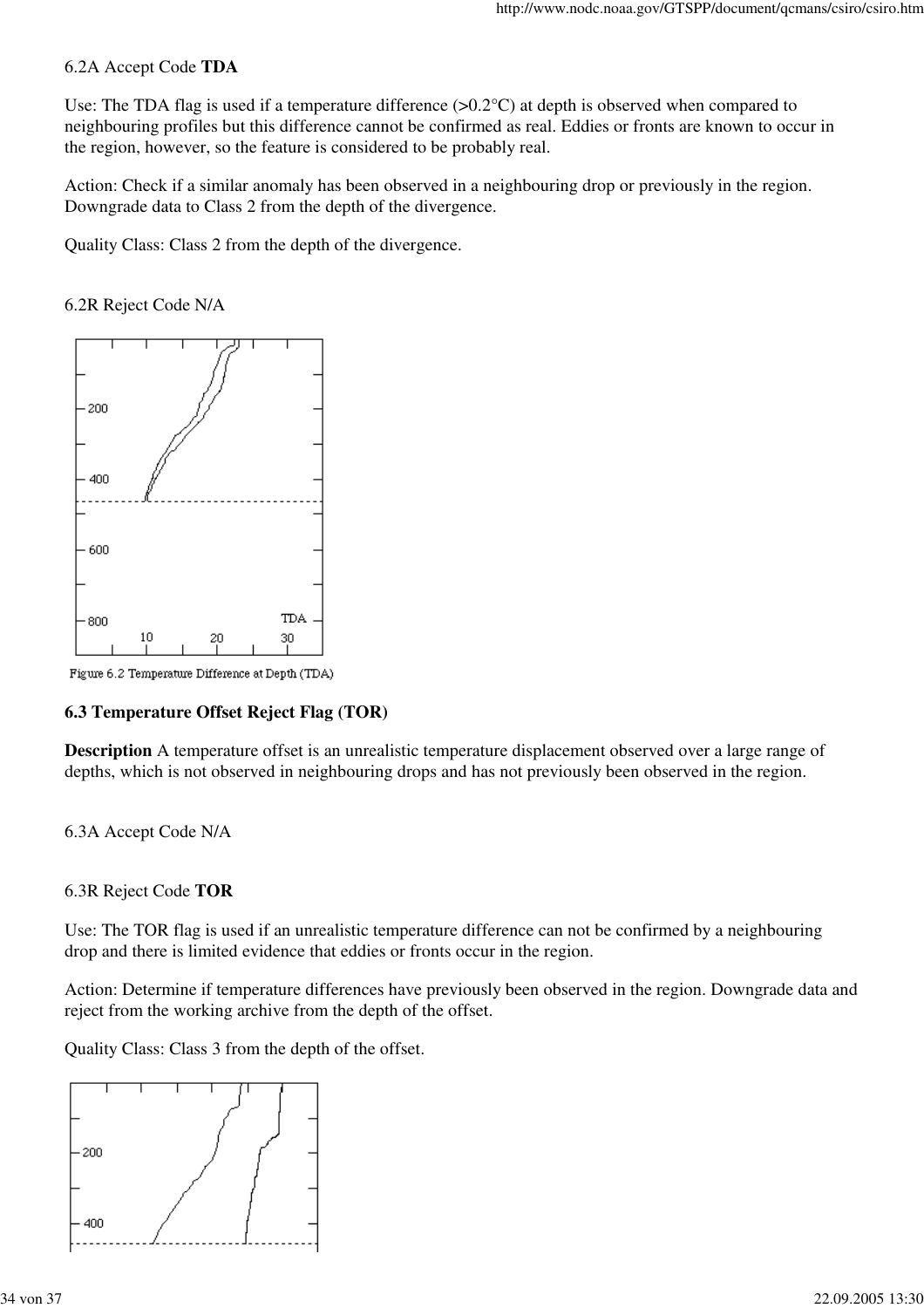

#### **References**

Bailey, R.J., H.E. Phillips, and G. Meyers, 1989: Relevance to TOGA of systematic XBT errors. Proceedings of the Western Pacific International Meeting and Workshop on TOGA COARE, Noumea, 1989. Edited by J. Picaut, R. Lukas, and T. Delcroix, pp833.

Fedorov, K.N., 1983: Lecture Notes on Coastal and Estuarine Studies; The Physical Nature and Structure of Oceanic Fronts, Springer-Verlag, Berlin.

Levitus, S., 1982: Climatological Atlas of the World Ocean; NOAA Professional Paper 13, 173pp.

McPhaden, M.J., 1985: Fine-Structure Variability Observed in CTD Measurements from the Central Equatorial pacific, Journal of Geophysical Research, Volume 90, Number C6, pages 11726-11740.

Nihoul, C.J. and B.M. Jamart, 1988: Small-Scale Turbulence and Mixing in the Ocean, Elsevier Oceanography Series, 46.

Pickard, G.L. and J.W. Emery, 1990: Descriptive Physical Oceanography: An Introduction, Pergamon Press.

Roemmich, D. and B. Cornuelle, 1987: Digitization and calibration of the expendable bathythermograph. Deep-Sea Res., 34, 299ñ307.

Tchernia, P., 1980: Descriptive Regional Oceanography, Pergamon Marine Series Volume 3.

#### **Acknowledgments**

This 'cookbook' was completed with the generous help of Edwina Tanner from the Australian Oceanographic Data Centre (AODC) and Cher Page of the CSIRO Division of Oceanography.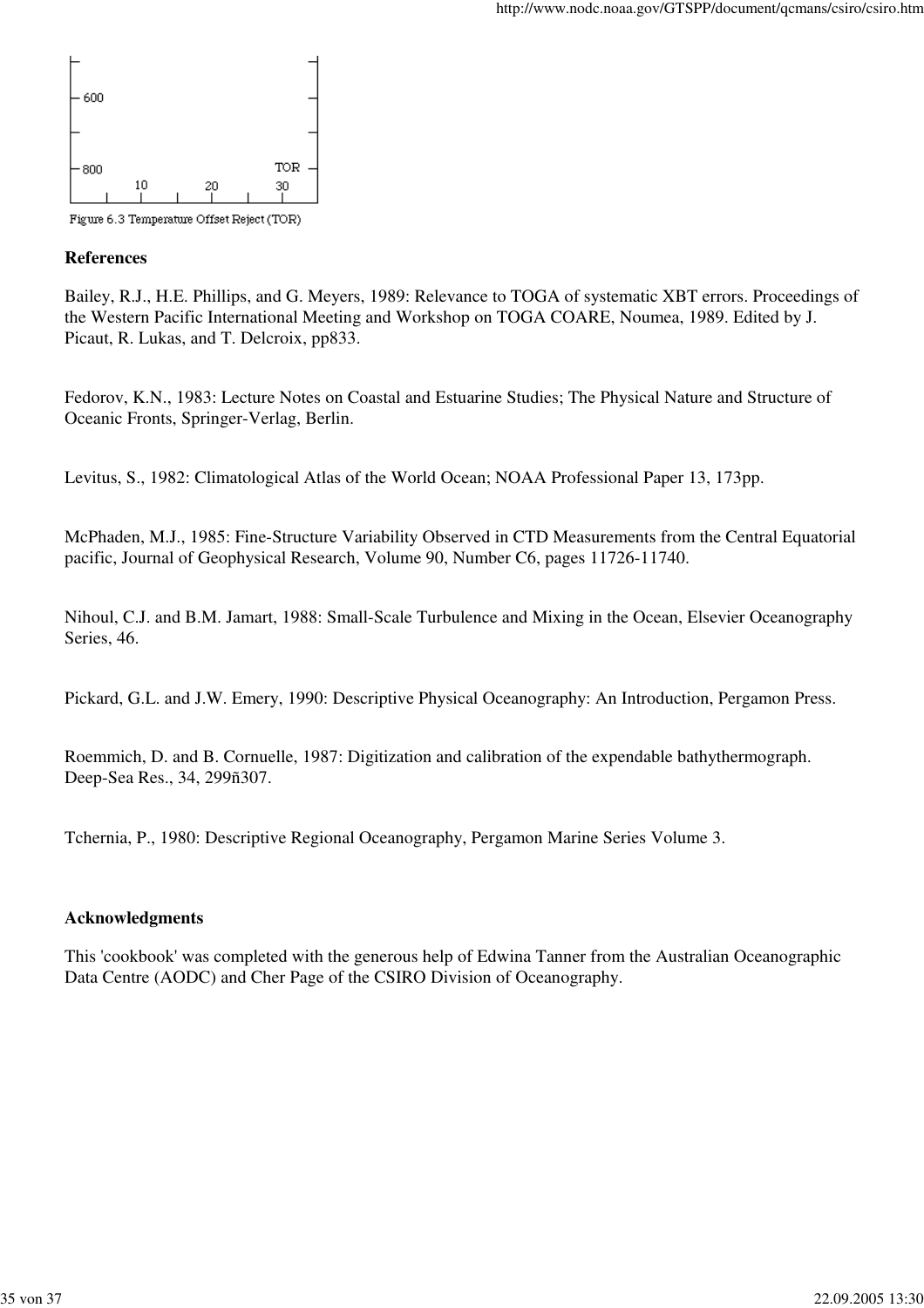#### And now just to make sure you know it all:





And now just to make sure you know it all:



 $\begin{array}{c} \text{Would you accept or reject the above?}\\ \text{Now Turn the page:} \end{array}$ 



 $\label{thm:main} \hbox{This is confirmation in a repeat drop of the one above.}$  <br> The inversion is a real depiction of Gulf outflow from the Arabian Sea.